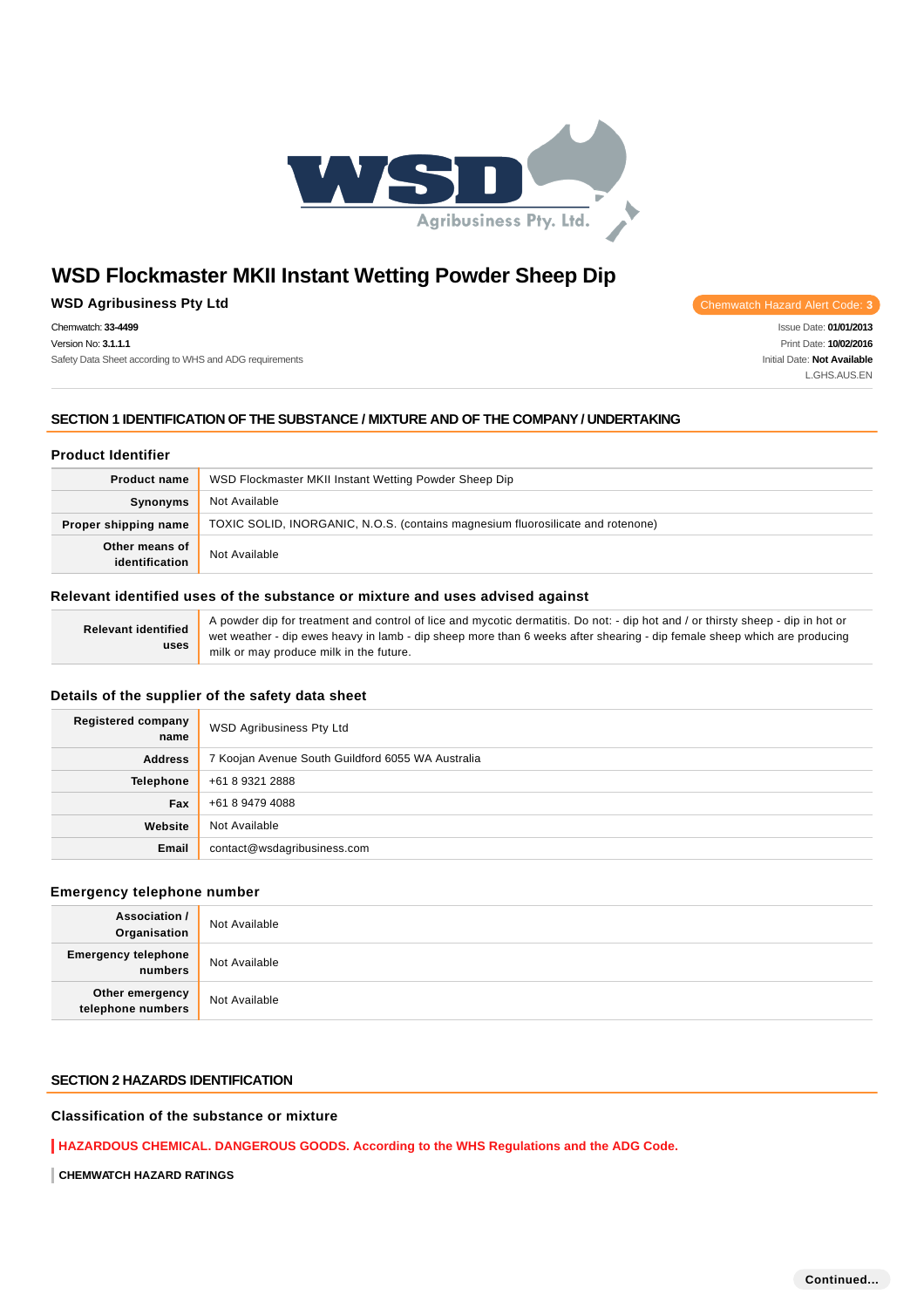|                     | Min | Max |                              |
|---------------------|-----|-----|------------------------------|
| Flammability        |     |     |                              |
| Toxicity            | 3   |     | $0 =$ Minimum                |
| <b>Body Contact</b> | 2   |     | $1 = 1$ OW                   |
| Reactivity          |     |     | $2 =$ Moderate<br>$3 = High$ |
| Chronic             |     |     | $4 =$ Extreme                |

| <b>Poisons Schedule</b>       | S6                                                                                                                                                                                                                                                               |
|-------------------------------|------------------------------------------------------------------------------------------------------------------------------------------------------------------------------------------------------------------------------------------------------------------|
| Classification <sup>[1]</sup> | Acute Toxicity (Oral) Category 3, Skin Corrosion/Irritation Category 2, Eve Irritation Category 2A, Skin Sensitizer Category 1,<br>Specific target organ toxicity - single exposure Category 3 (respiratory tract irritation), Chronic Aguatic Hazard Category 3 |
| Legend:                       | 1. Classified by Chemwatch; 2. Classification drawn from HSIS; 3. Classification drawn from EC Directive 1272/2008 - Annex<br>VI                                                                                                                                 |
|                               |                                                                                                                                                                                                                                                                  |

# **Label elements**

 $\overline{a}$ 

**GHS label elements**



**SIGNAL WORD DANGER**

### **Hazard statement(s)**

| H301 | Toxic if swallowed                                |
|------|---------------------------------------------------|
| H315 | Causes skin irritation                            |
| H319 | Causes serious eye irritation                     |
| H317 | May cause an allergic skin reaction               |
| H335 | May cause respiratory irritation                  |
| H412 | Harmful to aquatic life with long lasting effects |

### **Precautionary statement(s) Prevention**

| P <sub>270</sub> | Do not eat, drink or smoke when using this product.                        |
|------------------|----------------------------------------------------------------------------|
| P271             | Use only outdoors or in a well-ventilated area.                            |
| P280             | Wear protective gloves/protective clothing/eye protection/face protection. |
| P <sub>261</sub> | Avoid breathing dust/fume/gas/mist/vapours/spray.                          |
| P273             | Avoid release to the environment.                                          |
| P272             | Contaminated work clothing should not be allowed out of the workplace.     |

### **Precautionary statement(s) Response**

| P301+P310      | IF SWALLOWED: Immediately call a POISON CENTER or doctor/physician.                                                                 |  |
|----------------|-------------------------------------------------------------------------------------------------------------------------------------|--|
| P330           | Rinse mouth.                                                                                                                        |  |
| P362           | Take off contaminated clothing and wash before reuse.                                                                               |  |
| P363           | Wash contaminated clothing before reuse.                                                                                            |  |
| P302+P352      | IF ON SKIN: Wash with plenty of soap and water.                                                                                     |  |
| P305+P351+P338 | IF IN EYES: Rinse cautiously with water for several minutes. Remove contact lenses, if present and easy to do. Continue<br>rinsing. |  |
| P312           | Call a POISON CENTER or doctor/physician if you feel unwell.                                                                        |  |
| P333+P313      | If skin irritation or rash occurs: Get medical advice/attention.                                                                    |  |
| P337+P313      | If eye irritation persists: Get medical advice/attention.                                                                           |  |
| P304+P340      | IF INHALED: Remove victim to fresh air and keep at rest in a position comfortable for breathing.                                    |  |

# **Precautionary statement(s) Storage**

| P405      | Store locked up.                                                 |
|-----------|------------------------------------------------------------------|
| P403+P233 | Store in a well-ventilated place. Keep container tightly closed. |

### **Precautionary statement(s) Disposal**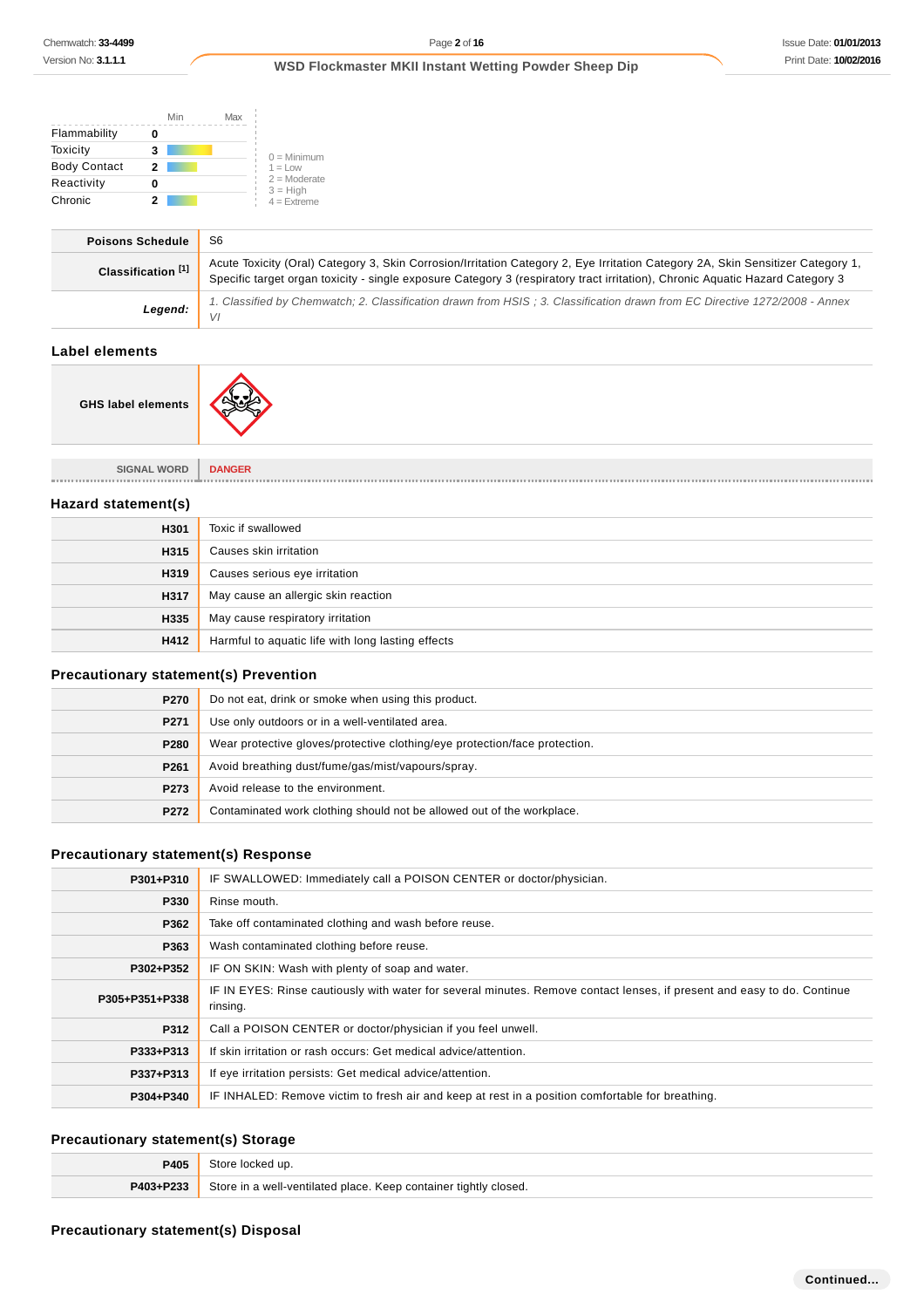**P501** Dispose of contents/container in accordance with local regulations.

# **SECTION 3 COMPOSITION / INFORMATION ON INGREDIENTS**

### **Substances**

See section below for composition of Mixtures

### **Mixtures**

| <b>CAS No</b> | %[weight] | Name                     |
|---------------|-----------|--------------------------|
| 16949-65-8    | $30 - 60$ | magnesium fluorosilicate |
| 7704-34-9.    | $20 - 40$ | sulfur                   |
| 7631-86-9     | $1 - 10$  | silica amorphous         |
| 83-79-4       | $<$ 3     | rotenone                 |
| 470-82-6      | $<$ 2     | eucalyptol               |

### **SECTION 4 FIRST AID MEASURES**

#### **Description of first aid measures**

| <b>Eye Contact</b>  | If this product comes in contact with the eyes:<br>Immediately hold eyelids apart and flush the eye continuously with running water.<br>Ensure complete irrigation of the eye by keeping eyelids apart and away from eye and moving the eyelids by occasionally<br>lifting the upper and lower lids.<br>► Continue flushing until advised to stop by the Poisons Information Centre or a doctor, or for at least 15 minutes.<br>▶ Transport to hospital or doctor without delay.<br>► Removal of contact lenses after an eye injury should only be undertaken by skilled personnel.                                                                                                                                                                                                                                                                                                                                                                                                                                                                                                                                                                                                                                                                                                                                                                                                                                                                                                        |  |  |
|---------------------|--------------------------------------------------------------------------------------------------------------------------------------------------------------------------------------------------------------------------------------------------------------------------------------------------------------------------------------------------------------------------------------------------------------------------------------------------------------------------------------------------------------------------------------------------------------------------------------------------------------------------------------------------------------------------------------------------------------------------------------------------------------------------------------------------------------------------------------------------------------------------------------------------------------------------------------------------------------------------------------------------------------------------------------------------------------------------------------------------------------------------------------------------------------------------------------------------------------------------------------------------------------------------------------------------------------------------------------------------------------------------------------------------------------------------------------------------------------------------------------------|--|--|
| <b>Skin Contact</b> | If skin contact occurs:<br>Inmediately remove all contaminated clothing, including footwear.<br>Flush skin and hair with running water (and soap if available).<br>▶ Seek medical attention in event of irritation.                                                                                                                                                                                                                                                                                                                                                                                                                                                                                                                                                                                                                                                                                                                                                                                                                                                                                                                                                                                                                                                                                                                                                                                                                                                                        |  |  |
| Inhalation          | If fumes or combustion products are inhaled remove from contaminated area.<br>Lay patient down. Keep warm and rested.<br>▶ Prostheses such as false teeth, which may block airway, should be removed, where possible, prior to initiating first aid<br>procedures.<br>▶ Apply artificial respiration if not breathing, preferably with a demand valve resuscitator, bag-valve mask device, or pocket<br>mask as trained. Perform CPR if necessary.<br>Transport to hospital, or doctor, without delay.                                                                                                                                                                                                                                                                                                                                                                                                                                                                                                                                                                                                                                                                                                                                                                                                                                                                                                                                                                                     |  |  |
| Ingestion           | ▶ Give a slurry of activated charcoal in water to drink. NEVER GIVE AN UNCONSCIOUS PATIENT WATER TO DRINK.<br>At least 3 tablespoons in a glass of water should be given.<br>Although induction of vomiting may be recommended (IN CONSCIOUS PERSONS ONLY), such a first aid measure is<br>dissuaded due to the risk of aspiration of stomach contents. (i) It is better to take the patient to a doctor who can decide on<br>the necessity and method of emptying the stomach. (ii) Special circumstances may however exist; these include<br>non-availability of charcoal and the ready availability of the doctor.<br>NOTE: If vomiting is induced, lean patient forward or place on left side (head-down position, if possible) to maintain open<br>airway and prevent aspiration.<br>NOTE: Wear protective gloves when inducing vomiting.<br>REFER FOR MEDICAL ATTENTION WITHOUT DELAY.<br>In the mean time, qualified first-aid personnel should treat the patient following observation and employing supportive<br>measures as indicated by the patient's condition.<br>If the services of a medical officer or medical doctor are readily available, the patient should be placed in his/her care and<br>a copy of the SDS should be provided. Further action will be the responsibility of the medical specialist.<br>If medical attention is not available on the worksite or surroundings send the patient to a hospital together with a copy of<br>the SDS. (ICSC20305/20307) |  |  |

### **Indication of any immediate medical attention and special treatment needed**

Treat symptomatically.

For acute or short term repeated exposures to fluorides:

- Fluoride absorption from gastro-intestinal tract may be retarded by calcium salts, milk or antacids.
- Fluoride particulates or fume may be absorbed through the respiratory tract with 20-30% deposited at alveolar level.
- Peak serum levels are reached 30 mins. post-exposure; 50% appears in the urine within 24 hours.
- For acute poisoning (endotracheal intubation if inadequate tidal volume), monitor breathing and evaluate/monitor blood pressure and pulse frequently since shock may supervene with little warning. Monitor ECG immediately; watch for arrhythmias and evidence of Q-T prolongation or T-wave changes. Maintain monitor. Treat shock vigorously with isotonic saline (in 5% glucose) to restore blood volume and enhance renal excretion.
- Where evidence of hypocalcaemic or normocalcaemic tetany exists, calcium gluconate (10 ml of a 10% solution) is injected to avoid tachycardia.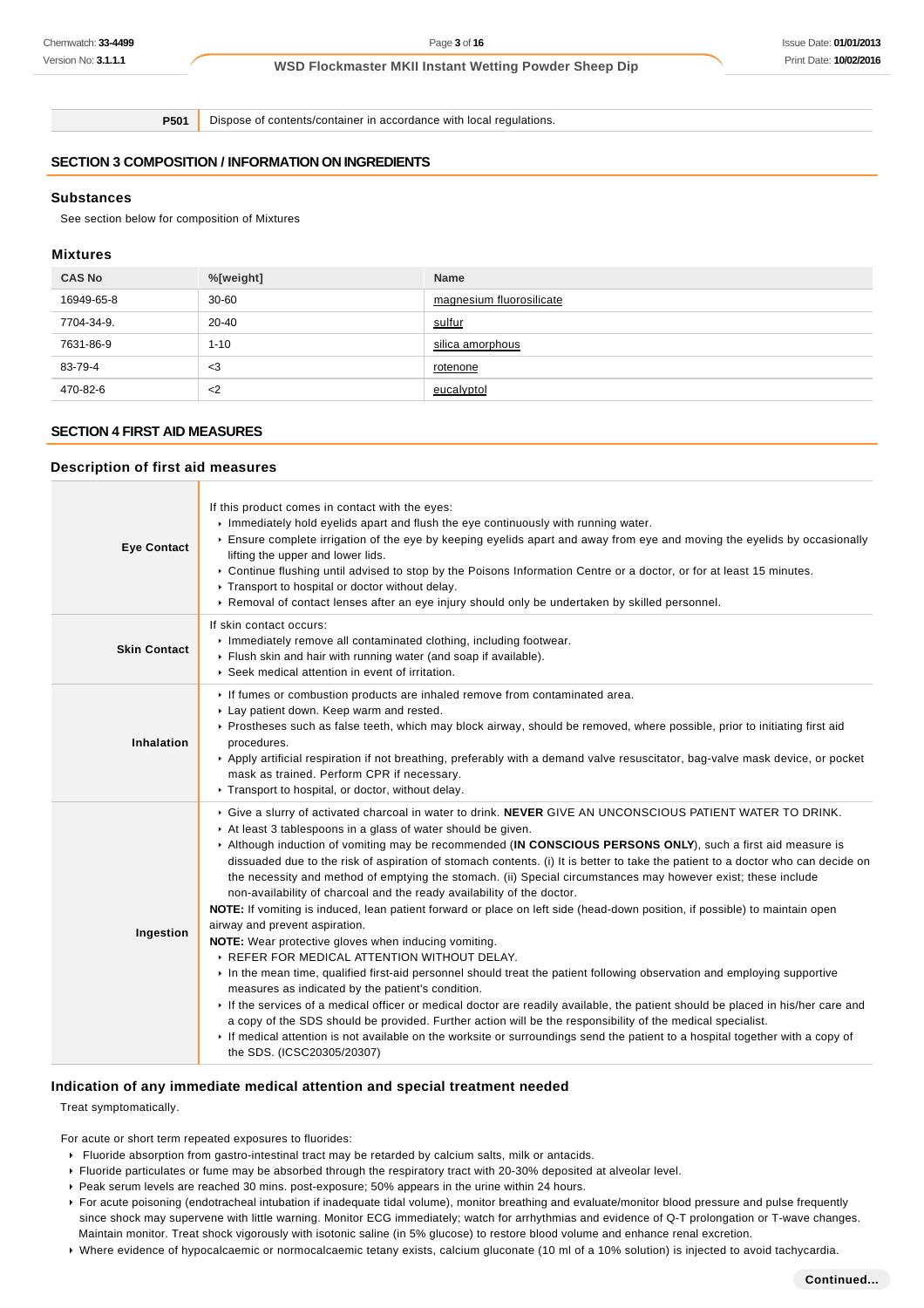### BIOLOGICAL EXPOSURE INDEX - BEI

These represent the determinants observed in specimens collected from a healthy worker exposed at the Exposure Standard (ES or TLV):

| Determinant        | Index              | Sampling Time  | Comments |
|--------------------|--------------------|----------------|----------|
| Fluorides in urine | 3 mg/gm creatinine | Prior to shift | B, NS    |
|                    | 10mg/gm creatinine | End of shift   | B.NS     |

B: Background levels occur in specimens collected from subjects **NOT** exposed

NS: Non-specific determinant; also observed after exposure to other exposures.

### **SECTION 5 FIREFIGHTING MEASURES**

#### **Extinguishing media**

- Incipient fires in sulfur storage piles can be frequently smothered by gently shoveling more sulfur, sand, or fine earth on them to exclude all air.
- ▶ For larger fires, water applied as a fine mist is the most useful agent. High pressure water sprays disperse the dust into the air and should NOT be used. Coarser water sprays are permissible on deposits containing only a small proportion of extreme sulfur fines. Large fires can be smothered by experts using additional sulfur (since SO2 decomposition product does not support combustion).
- Steam or inert gases (such as carbon dioxide) are excellent extinguishers for use in containers that can be closed tightly. Care should be taken that the sulfur dust is not scattered into the air.
- ▶ If a container is closed tightly and the volume of oxygen enclosed is not too large, a fire will be put out by the sulfur dioxide formed. Sulfur dioxide is a toxic gas.
- Water spray or fog.
- Foam.
- Dry chemical powder.
- BCF (where regulations permit).
- Carbon dioxide.

#### **Special hazards arising from the substrate or mixture**

**Fire Incompatibility** None known.

#### **Advice for firefighters**

| <b>Fire Fighting</b>         | For fires involving sulfur:<br>▶ Do not use solid streams of water; which could create sulfur dust clouds and cause an explosion or move burning sulfur to<br>adjacent areas. Fire will rekindle until mass is cooled below 145 C.<br>► Cool containers, tank cars, or trailer loads with flooding quantities of water until well after fire is out.<br>► Once a fire is controlled, post fire watch for at least 4 hours. Small fires are easy to miss and can linger for hours.<br>Re-ignition may occur.<br>Firemen exposed to contaminated smoke should be immediately relieved and checked for symptoms of exposure to toxic<br>gasses. Seek medical attention immediately! . This should not be mistaken for heat exhaustion or smoke inhalation. These<br>are extremely irritating to the respiratory tract and may cause breathing difficulty and pulmonary edema. Symptoms may<br>be delayed<br>Alert Fire Brigade and tell them location and nature of hazard.<br>▶ Wear full body protective clothing with breathing apparatus.<br>▶ Prevent, by any means available, spillage from entering drains or water course.<br>▶ Use fire fighting procedures suitable for surrounding area.<br>Do not approach containers suspected to be hot.<br>► Cool fire exposed containers with water spray from a protected location.<br>If safe to do so, remove containers from path of fire.<br>Equipment should be thoroughly decontaminated after use. |
|------------------------------|---------------------------------------------------------------------------------------------------------------------------------------------------------------------------------------------------------------------------------------------------------------------------------------------------------------------------------------------------------------------------------------------------------------------------------------------------------------------------------------------------------------------------------------------------------------------------------------------------------------------------------------------------------------------------------------------------------------------------------------------------------------------------------------------------------------------------------------------------------------------------------------------------------------------------------------------------------------------------------------------------------------------------------------------------------------------------------------------------------------------------------------------------------------------------------------------------------------------------------------------------------------------------------------------------------------------------------------------------------------------------------------------------------------------------------------------------------|
| <b>Fire/Explosion Hazard</b> | • Non combustible.<br>Not considered a significant fire risk, however containers may burn.<br>Decomposition may produce toxic fumes of; hydrogen fluoride, sulfur oxides (SOx) sulfur dioxide (SO2) silicon dioxide<br>(SiO2) May emit poisonous fumes.<br>► Sulfur fires are deep blue at night, with very short flames. Fire is invisible by daylight except for smoke and heat. Burning<br>material, however, turns a deep red-black.                                                                                                                                                                                                                                                                                                                                                                                                                                                                                                                                                                                                                                                                                                                                                                                                                                                                                                                                                                                                                |

### **SECTION 6 ACCIDENTAL RELEASE MEASURES**

### **Personal precautions, protective equipment and emergency procedures**

| <b>Minor Spills</b> | ▶ Remove all ignition sources.<br>• Clean up all spills immediately.<br>Avoid contact with skin and eyes.<br>► Control personal contact with the substance, by using protective equipment. |
|---------------------|--------------------------------------------------------------------------------------------------------------------------------------------------------------------------------------------|
|---------------------|--------------------------------------------------------------------------------------------------------------------------------------------------------------------------------------------|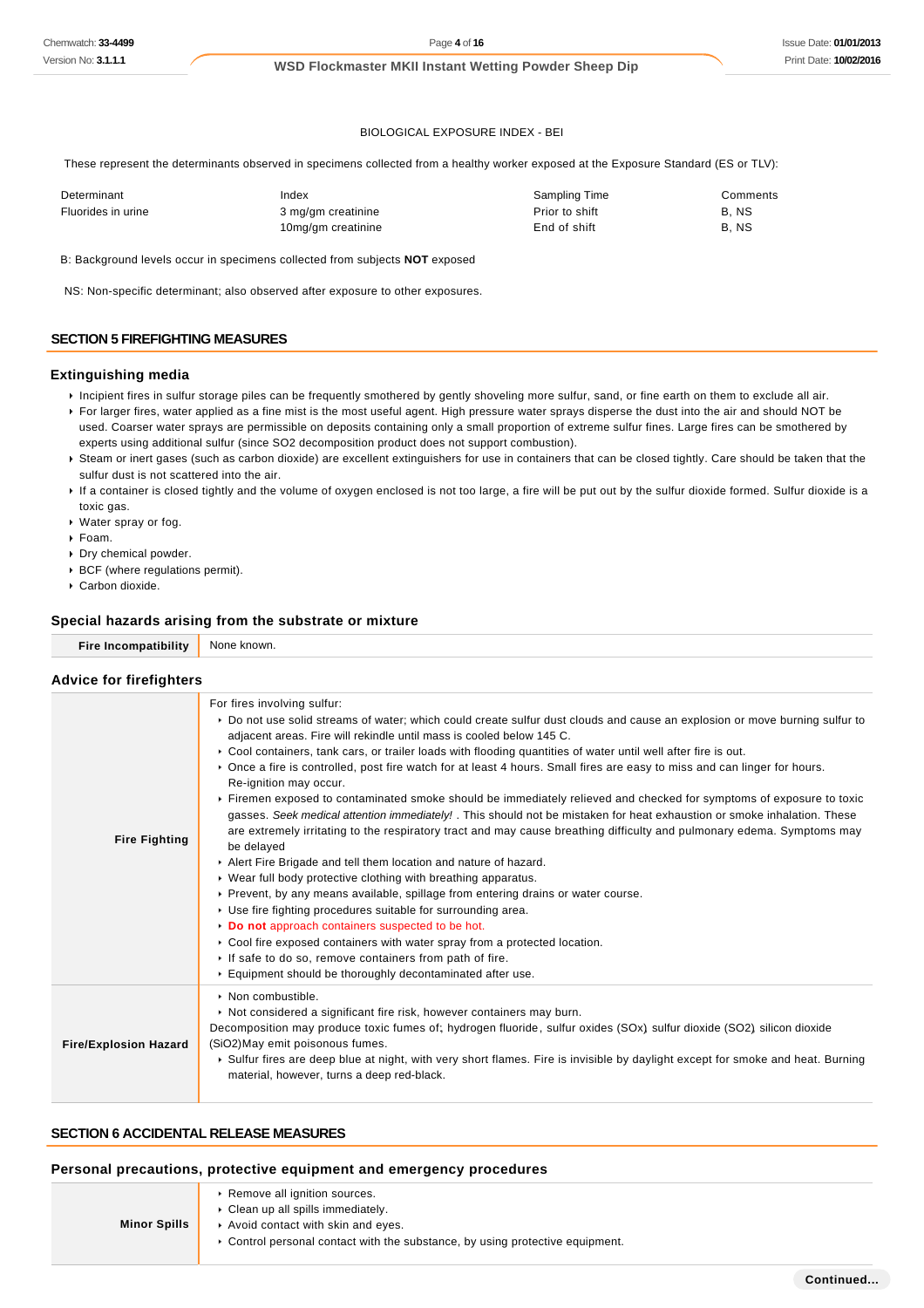|                     | ▶ Use dry clean up procedures and avoid generating dust.<br>• Place in a suitable, labelled container for waste disposal.                                                                                                                                                                                                                                                                                                                                                                                                                                                                                                                                                                                                                                                                                                                                                                                                                                                                                                                                                                                                                                                                                                                                                                                                                                                                                                       |
|---------------------|---------------------------------------------------------------------------------------------------------------------------------------------------------------------------------------------------------------------------------------------------------------------------------------------------------------------------------------------------------------------------------------------------------------------------------------------------------------------------------------------------------------------------------------------------------------------------------------------------------------------------------------------------------------------------------------------------------------------------------------------------------------------------------------------------------------------------------------------------------------------------------------------------------------------------------------------------------------------------------------------------------------------------------------------------------------------------------------------------------------------------------------------------------------------------------------------------------------------------------------------------------------------------------------------------------------------------------------------------------------------------------------------------------------------------------|
| <b>Major Spills</b> | ► Sulfur dusts form an explosive mixture with air which may be ignited by static electricity.<br>Explosion may be avoided by preventing atmospheres becoming dust-laden by adequate ventilation or by hose-down<br>instead of sweeping.<br>If mixture with incompatible materials is likely, evacuate personnel to a safe distance.<br>► Keep product moist to suppress both fire and dust potential.<br>▶ Recover material without delay using non-sparking hand tools.<br>Place recovered materials in clean, labelled closed containers.<br>$\triangleright$ Keep contents damp.<br>• Clear area of personnel and move upwind.<br>Alert Fire Brigade and tell them location and nature of hazard.<br>▶ Wear full body protective clothing with breathing apparatus.<br>► Prevent, by any means available, spillage from entering drains or water course.<br>▶ Stop leak if safe to do so.<br>Contain spill with sand, earth or vermiculite.<br>• Collect recoverable product into labelled containers for recycling.<br>• Neutralise/decontaminate residue (see Section 13 for specific agent).<br>▶ Collect solid residues and seal in labelled drums for disposal.<br>• Wash area and prevent runoff into drains.<br>After clean up operations, decontaminate and launder all protective clothing and equipment before storing and re-using.<br>If contamination of drains or waterways occurs, advise emergency services. |

Personal Protective Equipment advice is contained in Section 8 of the SDS.

# **SECTION 7 HANDLING AND STORAGE**

# **Precautions for safe handling**

| Safe handling     | Avoid all personal contact, including inhalation.<br>• Wear protective clothing when risk of exposure occurs.<br>▶ Use in a well-ventilated area.<br>▶ Prevent concentration in hollows and sumps.<br>DO NOT enter confined spaces until atmosphere has been checked.<br>DO NOT allow material to contact humans, exposed food or food utensils.<br>Avoid contact with incompatible materials.<br>V When handling, DO NOT eat, drink or smoke.<br>▶ Keep containers securely sealed when not in use.<br>Avoid physical damage to containers.<br>Always wash hands with soap and water after handling.<br>► Work clothes should be laundered separately. Launder contaminated clothing before re-use.<br>Use good occupational work practice.<br>► Observe manufacturer's storage and handling recommendations contained within this SDS.<br>Atmosphere should be regularly checked against established exposure standards to ensure safe working conditions are<br>maintained. |
|-------------------|--------------------------------------------------------------------------------------------------------------------------------------------------------------------------------------------------------------------------------------------------------------------------------------------------------------------------------------------------------------------------------------------------------------------------------------------------------------------------------------------------------------------------------------------------------------------------------------------------------------------------------------------------------------------------------------------------------------------------------------------------------------------------------------------------------------------------------------------------------------------------------------------------------------------------------------------------------------------------------|
| Other information | Store in original containers.<br>▶ Keep containers securely sealed.<br>Store in a cool, dry, well-ventilated area.<br>Store away from incompatible materials and foodstuff containers.<br>► Protect containers against physical damage and check regularly for leaks.<br>► Observe manufacturer's storage and handling recommendations contained within this SDS.                                                                                                                                                                                                                                                                                                                                                                                                                                                                                                                                                                                                              |

# **Conditions for safe storage, including any incompatibilities**

| Suitable container | ▶ Lined metal can, lined metal pail/ can.<br>▶ Plastic pail.<br>▶ Polyliner drum.<br>▶ Packing as recommended by manufacturer.<br>• Check all containers are clearly labelled and free from leaks.<br>For low viscosity materials<br>► Drums and jerricans must be of the non-removable head type.<br>► Where a can is to be used as an inner package, the can must have a screwed enclosure.<br>For materials with a viscosity of at least 2680 cSt. (23 deg. C) and solids (between 15 C deg. and 40 deg C.):<br>Removable head packaging;<br>▶ Cans with friction closures and<br>$\triangleright$ low pressure tubes and cartridges<br>may be used.<br>Where combination packages are used, and the inner packages are of glass, there must be sufficient inert cushioning<br>material in contact with inner and outer packages *. |
|--------------------|----------------------------------------------------------------------------------------------------------------------------------------------------------------------------------------------------------------------------------------------------------------------------------------------------------------------------------------------------------------------------------------------------------------------------------------------------------------------------------------------------------------------------------------------------------------------------------------------------------------------------------------------------------------------------------------------------------------------------------------------------------------------------------------------------------------------------------------|
|                    |                                                                                                                                                                                                                                                                                                                                                                                                                                                                                                                                                                                                                                                                                                                                                                                                                                        |
|                    |                                                                                                                                                                                                                                                                                                                                                                                                                                                                                                                                                                                                                                                                                                                                                                                                                                        |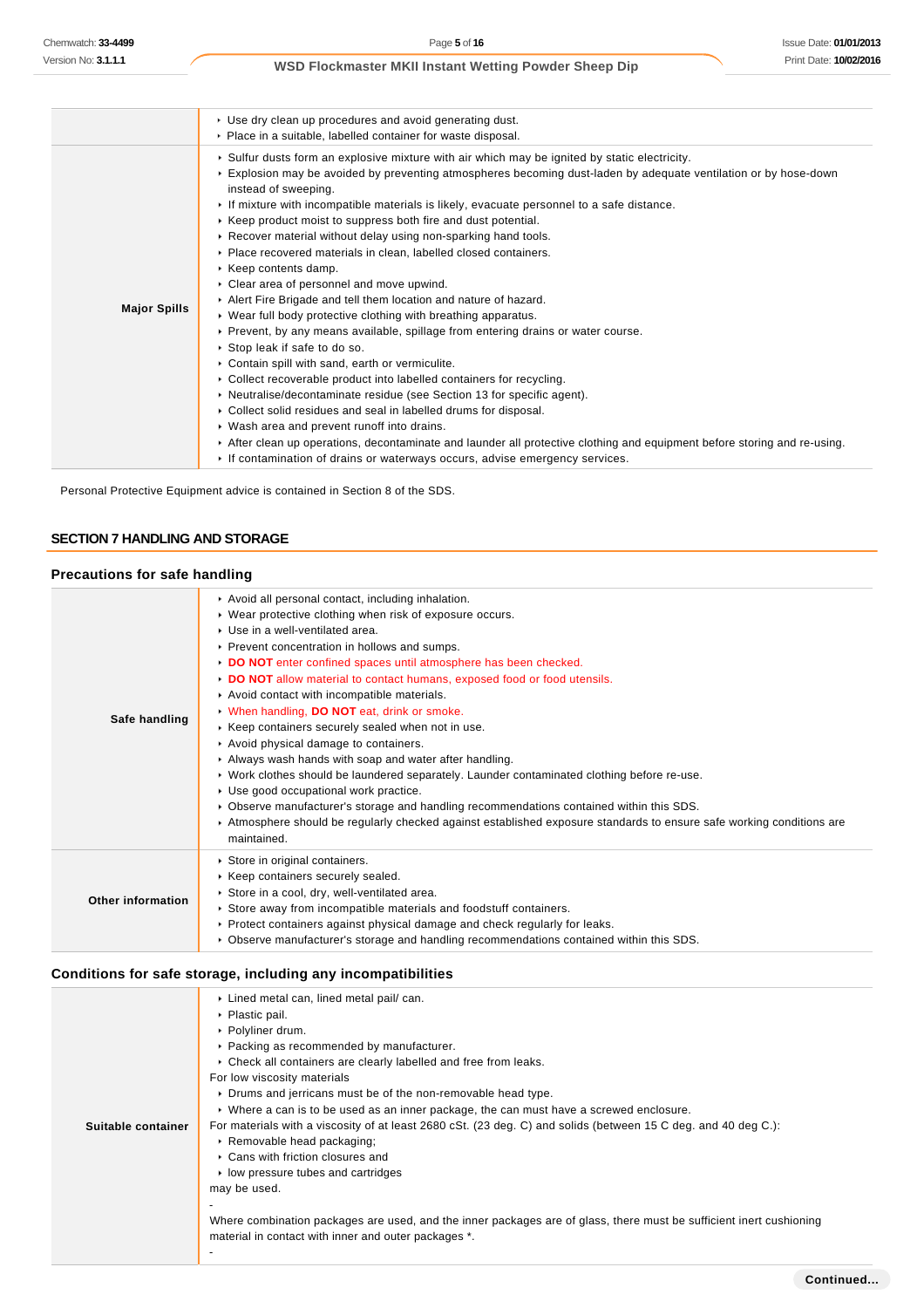In addition, where inner packagings are glass and contain liquids of packing group I and II there must be sufficient inert absorbent to absorb any spillage \*. - \* unless the outer packaging is a close fitting moulded plastic box and the substances are not incompatible with the plastic. **Storage incompatibility** Avoid strong acids, bases.  $\blacktriangleright$  Avoid reaction with oxidising agents

# **SECTION 8 EXPOSURE CONTROLS / PERSONAL PROTECTION**

### **Control parameters**

### **OCCUPATIONAL EXPOSURE LIMITS (OEL)**

# **INGREDIENT DATA**

| <b>Source</b>                          | Ingredient                  | <b>Material name</b>                                                                                              | <b>TWA</b>              | <b>STEL</b>             | Peak                    | <b>Notes</b>            |
|----------------------------------------|-----------------------------|-------------------------------------------------------------------------------------------------------------------|-------------------------|-------------------------|-------------------------|-------------------------|
| Australia Exposure<br>Standards        | magnesium<br>fluorosilicate | Manganese, dust & compounds (as Mn)                                                                               | 1 $mq/m3$               | Not<br>Available        | <b>Not</b><br>Available | Not<br>Available        |
| Australia Exposure<br>Standards        | sulfur                      | Fume (thermally generated) (respirable dust)                                                                      | $2 \text{ mg/m}$ 3      | Not<br>Available        | <b>Not</b><br>Available | <b>Not</b><br>Available |
| Australia Exposure<br>Standards        | silica amorphous            | Silica - Amorphous: Precipitated silica / Silica -<br>Amorphous: Silica gel / Precipitated silica /<br>Silica gel | $10 \text{ mg/m}$ 3     | Not<br>Available        | Not<br>Available        | Not<br>Available        |
| Australia Exposure<br><b>Standards</b> | silica amorphous            | Silica - Crystalline: Silica, fused / Silica, fused                                                               | <b>Not</b><br>Available | <b>Not</b><br>Available | <b>Not</b><br>Available | Not<br>Available        |
| Australia Exposure<br>Standards        | silica amorphous            | Silica - Amorphous: Diatomaceous earth<br>(uncalcined) / Diatomaceous earth (uncalcined)                          | $10$ mg/m $3$           | Not<br>Available        | <b>Not</b><br>Available | <b>Not</b><br>Available |
| Australia Exposure<br>Standards        | silica amorphous            | Silica - Amorphous: Fume (thermally<br>generated)(respirable dust)                                                | $2$ mg/m $3$            | Not<br>Available        | <b>Not</b><br>Available | Not<br>Available        |
| Australia Exposure<br>Standards        | silica amorphous            | Silica - Amorphous: Fumed silica (respirable<br>dust) / Fumed silica (respirable dust)                            | $2 \text{ mg/m}$ 3      | Not<br>Available        | <b>Not</b><br>Available | Not<br>Available        |
| Australia Exposure<br><b>Standards</b> | rotenone                    | Rotenone (commercial)                                                                                             | $5 \text{ mg/m}$ 3      | Not<br>Available        | Not<br>Available        | <b>Not</b><br>Available |

### **EMERGENCY LIMITS**

| Ingredient                  | <b>Material name</b>                                                                                          | TEEL-1              | TEEL-2             | TEEL-3         |
|-----------------------------|---------------------------------------------------------------------------------------------------------------|---------------------|--------------------|----------------|
| sulfur                      | Sulfur                                                                                                        | $2.8$ mg/m $3$      | $31$ mg/m $3$      | 190<br>mq/m3   |
| silica amorphous            | Silica gel, amorphous synthetic                                                                               | $6 \text{ mg/m}$ 3  | $6 \text{ mg/m}$ 3 | $6$ mg/m $3$   |
| silica amorphous            | Silica, amorphous fumed                                                                                       | $6$ mg/m $3$        | $6$ mg/m $3$       | 630<br>mg/m3   |
| silica amorphous            | Diatomaceous earth; (Silica-amorphous diatomaceous earth (uncalcined))                                        | 18 mg/m3            | 200<br>mg/m3       | 1200<br>mg/m3  |
| silica amorphous            | Siloxanes and silicones, dimethyl, reaction products with silica; (Hydrophobic<br>silicon dioxide, amorphous) | 0.07<br>mg/m3       | 0.77<br>mg/m3      | $4.6$ mg/m $3$ |
| silica amorphous            | Silica, amorphous fume                                                                                        | $0.3$ mg/m $3$      | $0.3$ mg/m $3$     | $1.6$ mg/m $3$ |
| silica amorphous            | Silica amorphous hydrated                                                                                     | $6$ mg/m $3$        | $6$ mg/m $3$       | 85 mg/m3       |
| silica amorphous            | Diatomaceous silica, calcined                                                                                 | $0.9$ mg/m $3$      | $9.9 \text{ mg/m}$ | 59 mg/m3       |
| rotenone                    | Rotenone                                                                                                      |                     | $5 \text{ mg/m}$ 3 | 160<br>mq/m3   |
| Ingredient                  | <b>Original IDLH</b>                                                                                          | <b>Revised IDLH</b> |                    |                |
|                             |                                                                                                               |                     |                    |                |
| magnesium<br>fluorosilicate | N.E. mg/m3 / N.E. ppm                                                                                         | 500 mg/m3           |                    |                |
| sulfur                      | Not Available                                                                                                 | Not Available       |                    |                |
| silica amorphous            | N.E. mg/m3 / N.E. ppm                                                                                         | 3,000 mg/m3         |                    |                |
| rotenone                    | Unknown mg/m3 / Unknown ppm                                                                                   | 2,500 mg/m3         |                    |                |

### **MATERIAL DATA**

For fluorides:

Based on a study in which the threshold for minimum increase in bone density due to fluoride exposure was 3.38 mg/m3 (as fluoride), the present

eucalyptol Not Available Not Available Not Available Not Available Not Available Not Available Not Available No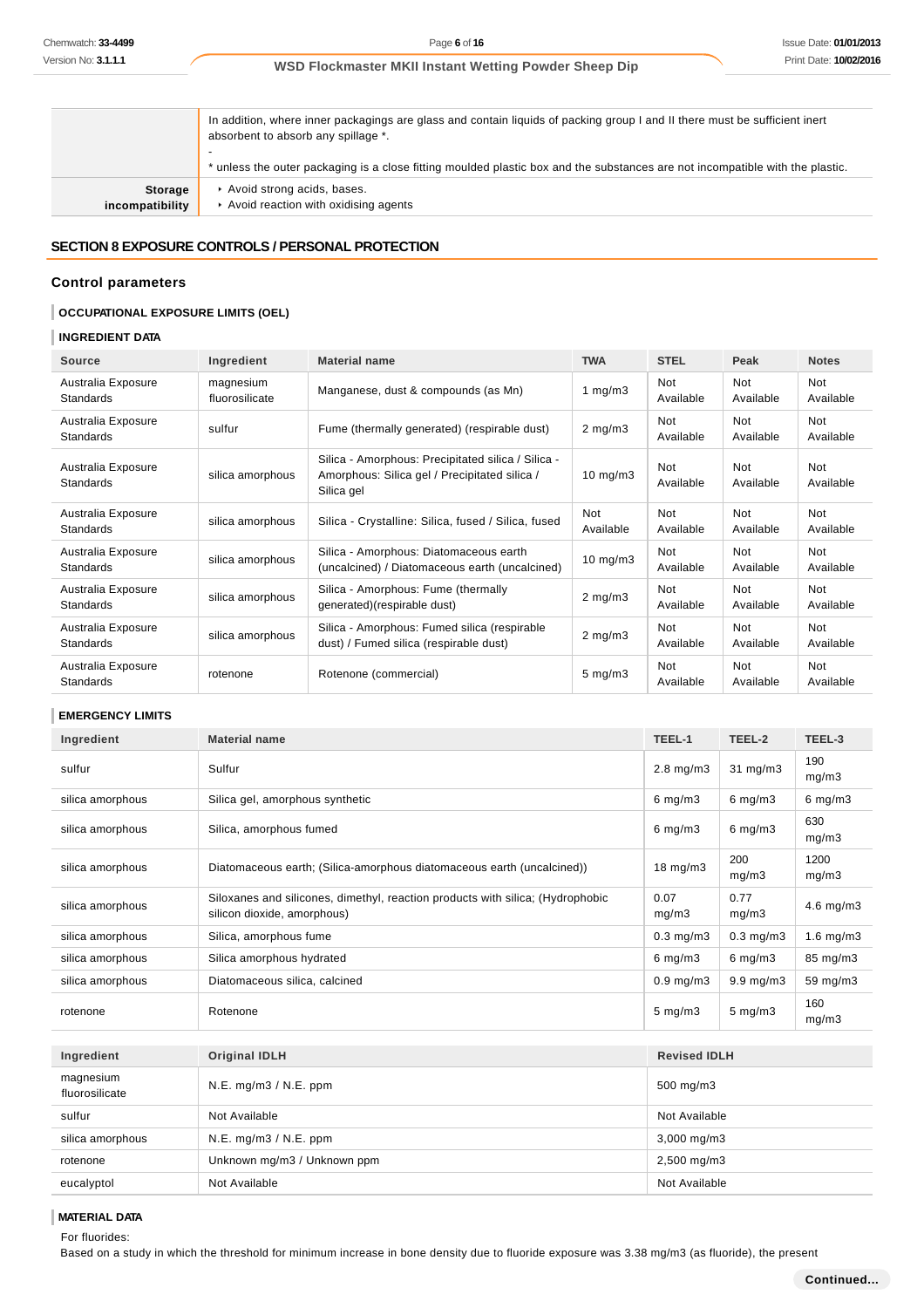TLV-TWA has been adopted to prevent irritant effects and disabling bone changes. There is also support for the proposition that occupational exposure below the TLV will have no adverse effect on pregnant women or off-spring. IARC has classified fluorides in drinking water as Group 3 carcinogens; i.e. Not classifiable as to its carcinogenicity to humans. Equivocal evidence of carcinogenic activity (osteosarcoma) has been found in male rats administered sodium fluoride in drinking water. (0-175 ppm) Evidence was not found in female rats or in male or female mice. For amorphous crystalline silica (precipitated silicic acid):

Amorphous crystalline silica shows little potential for producing adverse effects on the lung and exposure standards should reflect a particulate of low intrinsic toxicity. Mixtures of amorphous silicas/ diatomaceous earth and crystalline silica should be monitored as if they comprise only the crystalline forms.

The dusts from precipitated silica and silica gel produce little adverse effect on pulmonary functions and are not known to produce significant disease or toxic effect.

IARC has classified silica, amorphous as Group 3: **NOT** classifiable as to its carcinogenicity to humans.

Evidence of carcinogenicity may be inadequate or limited in animal testing.

#### **Exposure controls**

|                                     | Engineering controls are used to remove a hazard or place a barrier between the worker and the hazard. Well-designed<br>engineering controls can be highly effective in protecting workers and will typically be independent of worker interactions to<br>provide this high level of protection.<br>The basic types of engineering controls are:<br>Process controls which involve changing the way a job activity or process is done to reduce the risk.<br>Enclosure and/or isolation of emission source which keeps a selected hazard "physically" away from the worker and<br>ventilation that strategically "adds" and "removes" air in the work environment. Ventilation can remove or dilute an air<br>contaminant if designed properly. The design of a ventilation system must match the particular process and chemical or<br>contaminant in use.<br>Employers may need to use multiple types of controls to prevent employee overexposure.<br>Local exhaust ventilation usually required. If risk of overexposure exists, wear approved respirator. Correct fit is essential to<br>obtain adequate protection. Supplied-air type respirator may be required in special circumstances. Correct fit is essential to<br>ensure adequate protection.<br>An approved self contained breathing apparatus (SCBA) may be required in some situations.<br>Provide adequate ventilation in warehouse or closed storage area. Air contaminants generated in the workplace possess<br>varying "escape" velocities which, in turn, determine the "capture velocities" of fresh circulating air required to effectively<br>remove the contaminant. |                                  |            |  |
|-------------------------------------|-------------------------------------------------------------------------------------------------------------------------------------------------------------------------------------------------------------------------------------------------------------------------------------------------------------------------------------------------------------------------------------------------------------------------------------------------------------------------------------------------------------------------------------------------------------------------------------------------------------------------------------------------------------------------------------------------------------------------------------------------------------------------------------------------------------------------------------------------------------------------------------------------------------------------------------------------------------------------------------------------------------------------------------------------------------------------------------------------------------------------------------------------------------------------------------------------------------------------------------------------------------------------------------------------------------------------------------------------------------------------------------------------------------------------------------------------------------------------------------------------------------------------------------------------------------------------------------------------------------------------------------------------|----------------------------------|------------|--|
|                                     | Type of Contaminant:                                                                                                                                                                                                                                                                                                                                                                                                                                                                                                                                                                                                                                                                                                                                                                                                                                                                                                                                                                                                                                                                                                                                                                                                                                                                                                                                                                                                                                                                                                                                                                                                                            |                                  | Air Speed: |  |
|                                     | $0.25 - 0.5$ m/s<br>solvent, vapours, degreasing etc., evaporating from tank (in still air).<br>$(50-100)$ f/min.)                                                                                                                                                                                                                                                                                                                                                                                                                                                                                                                                                                                                                                                                                                                                                                                                                                                                                                                                                                                                                                                                                                                                                                                                                                                                                                                                                                                                                                                                                                                              |                                  |            |  |
| Appropriate<br>engineering controls | aerosols, fumes from pouring operations, intermittent container filling, low speed conveyer transfers,<br>$0.5 - 1$ m/s<br>welding, spray drift, plating acid fumes, pickling (released at low velocity into zone of active<br>$(100-200)$ f/min.)<br>generation)                                                                                                                                                                                                                                                                                                                                                                                                                                                                                                                                                                                                                                                                                                                                                                                                                                                                                                                                                                                                                                                                                                                                                                                                                                                                                                                                                                               |                                  |            |  |
|                                     | direct spray, spray painting in shallow booths, drum filling, conveyer loading, crusher dusts, gas<br>$1 - 2.5$ m/s<br>discharge (active generation into zone of rapid air motion)<br>$(200-500 f/min.)$                                                                                                                                                                                                                                                                                                                                                                                                                                                                                                                                                                                                                                                                                                                                                                                                                                                                                                                                                                                                                                                                                                                                                                                                                                                                                                                                                                                                                                        |                                  |            |  |
|                                     | grinding, abrasive blasting, tumbling, high speed wheel generated dusts (released at high initial velocity<br>$2.5 - 10$ m/s<br>into zone of very high rapid air motion).<br>$(500-2000 f/min.)$                                                                                                                                                                                                                                                                                                                                                                                                                                                                                                                                                                                                                                                                                                                                                                                                                                                                                                                                                                                                                                                                                                                                                                                                                                                                                                                                                                                                                                                |                                  |            |  |
|                                     | Within each range the appropriate value depends on:                                                                                                                                                                                                                                                                                                                                                                                                                                                                                                                                                                                                                                                                                                                                                                                                                                                                                                                                                                                                                                                                                                                                                                                                                                                                                                                                                                                                                                                                                                                                                                                             |                                  |            |  |
|                                     | Lower end of the range                                                                                                                                                                                                                                                                                                                                                                                                                                                                                                                                                                                                                                                                                                                                                                                                                                                                                                                                                                                                                                                                                                                                                                                                                                                                                                                                                                                                                                                                                                                                                                                                                          | Upper end of the range           |            |  |
|                                     | 1: Room air currents minimal or favourable to capture                                                                                                                                                                                                                                                                                                                                                                                                                                                                                                                                                                                                                                                                                                                                                                                                                                                                                                                                                                                                                                                                                                                                                                                                                                                                                                                                                                                                                                                                                                                                                                                           | 1: Disturbing room air currents  |            |  |
|                                     | 2: Contaminants of low toxicity or of nuisance value only.                                                                                                                                                                                                                                                                                                                                                                                                                                                                                                                                                                                                                                                                                                                                                                                                                                                                                                                                                                                                                                                                                                                                                                                                                                                                                                                                                                                                                                                                                                                                                                                      | 2: Contaminants of high toxicity |            |  |
|                                     | 3: Intermittent, low production.                                                                                                                                                                                                                                                                                                                                                                                                                                                                                                                                                                                                                                                                                                                                                                                                                                                                                                                                                                                                                                                                                                                                                                                                                                                                                                                                                                                                                                                                                                                                                                                                                | 3: High production, heavy use    |            |  |
|                                     | 4: Large hood or large air mass in motion                                                                                                                                                                                                                                                                                                                                                                                                                                                                                                                                                                                                                                                                                                                                                                                                                                                                                                                                                                                                                                                                                                                                                                                                                                                                                                                                                                                                                                                                                                                                                                                                       | 4: Small hood-local control only |            |  |
|                                     | Simple theory shows that air velocity falls rapidly with distance away from the opening of a simple extraction pipe. Velocity<br>generally decreases with the square of distance from the extraction point (in simple cases). Therefore the air speed at the<br>extraction point should be adjusted, accordingly, after reference to distance from the contaminating source. The air velocity<br>at the extraction fan, for example, should be a minimum of 1-2 m/s (200-400 f/min) for extraction of solvents generated in a<br>tank 2 meters distant from the extraction point. Other mechanical considerations, producing performance deficits within the<br>extraction apparatus, make it essential that theoretical air velocities are multiplied by factors of 10 or more when extraction<br>systems are installed or used.                                                                                                                                                                                                                                                                                                                                                                                                                                                                                                                                                                                                                                                                                                                                                                                                               |                                  |            |  |
| <b>Personal protection</b>          |                                                                                                                                                                                                                                                                                                                                                                                                                                                                                                                                                                                                                                                                                                                                                                                                                                                                                                                                                                                                                                                                                                                                                                                                                                                                                                                                                                                                                                                                                                                                                                                                                                                 |                                  |            |  |
| Eye and face<br>protection          | ▶ Safety glasses with side shields.<br>▶ Chemical goggles.<br>▶ Contact lenses may pose a special hazard; soft contact lenses may absorb and concentrate irritants. A written policy                                                                                                                                                                                                                                                                                                                                                                                                                                                                                                                                                                                                                                                                                                                                                                                                                                                                                                                                                                                                                                                                                                                                                                                                                                                                                                                                                                                                                                                            |                                  |            |  |

document, describing the wearing of lenses or restrictions on use, should be created for each workplace or task. This should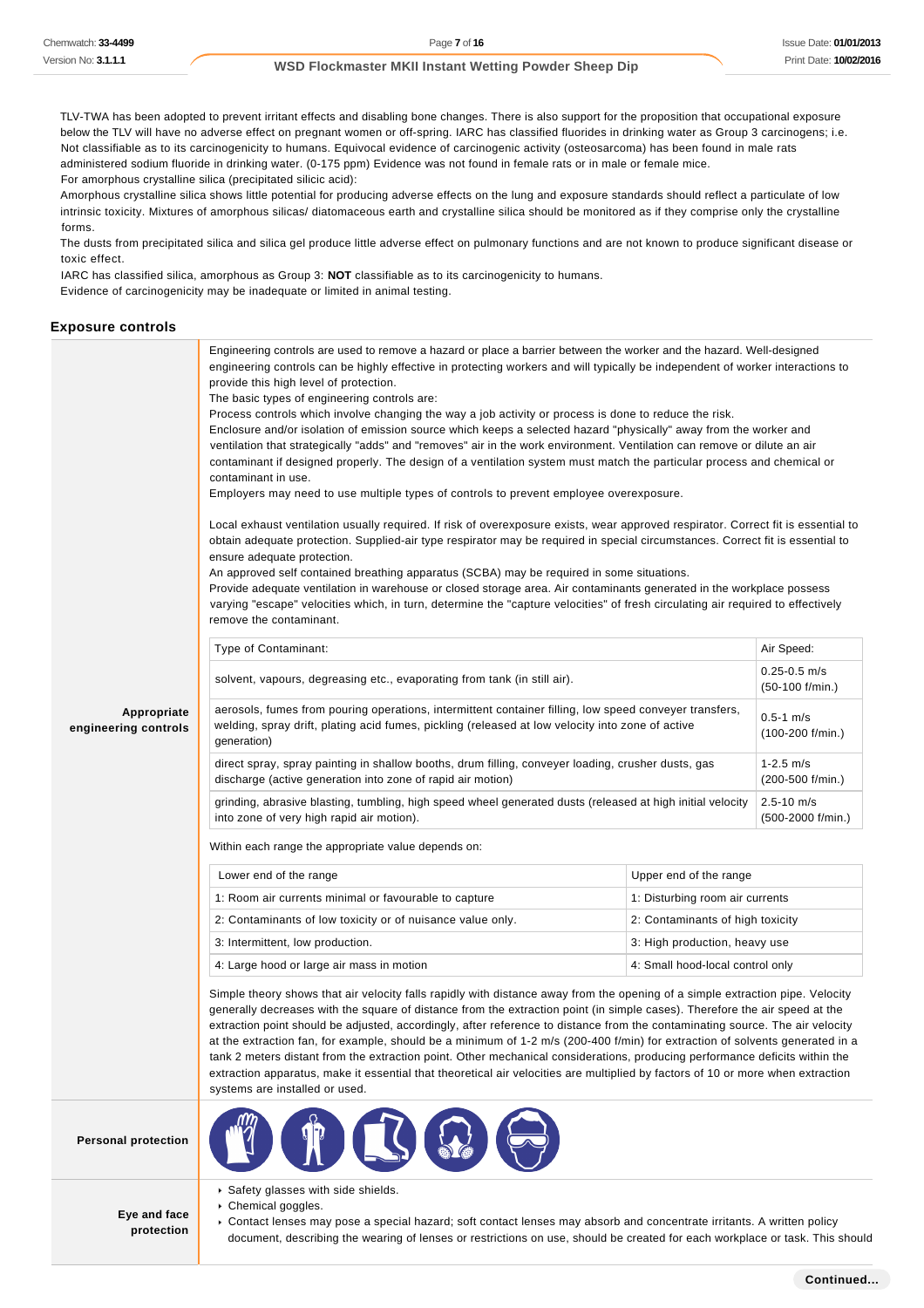|                              | $\triangleright$ include a review of lens absorption and adsorption for the class of chemicals in use and an account of injury experience.<br>Medical and first-aid personnel should be trained in their removal and suitable equipment should be readily available. In the<br>event of chemical exposure, begin eye irrigation immediately and remove contact lens as soon as practicable. Lens should<br>be removed at the first signs of eye redness or irritation - lens should be removed in a clean environment only after<br>workers have washed hands thoroughly. [CDC NIOSH Current Intelligence Bulletin 59], [AS/NZS 1336 or national<br>equivalent] |
|------------------------------|-----------------------------------------------------------------------------------------------------------------------------------------------------------------------------------------------------------------------------------------------------------------------------------------------------------------------------------------------------------------------------------------------------------------------------------------------------------------------------------------------------------------------------------------------------------------------------------------------------------------------------------------------------------------|
| <b>Skin protection</b>       | See Hand protection below                                                                                                                                                                                                                                                                                                                                                                                                                                                                                                                                                                                                                                       |
| <b>Hands/feet protection</b> | ▶ Wear chemical protective gloves, e.g. PVC.<br>• Wear safety footwear or safety gumboots, e.g. Rubber<br>NOTE:<br>► The material may produce skin sensitisation in predisposed individuals. Care must be taken, when removing gloves and<br>other protective equipment, to avoid all possible skin contact.<br>▶ Contaminated leather items, such as shoes, belts and watch-bands should be removed and destroyed.                                                                                                                                                                                                                                             |
| <b>Body protection</b>       | See Other protection below                                                                                                                                                                                                                                                                                                                                                                                                                                                                                                                                                                                                                                      |
| Other protection             | $\triangleright$ Overalls<br>▶ Eyewash unit.<br>▶ Barrier cream.<br>▶ Skin cleansing cream.                                                                                                                                                                                                                                                                                                                                                                                                                                                                                                                                                                     |
| <b>Thermal hazards</b>       | Not Available                                                                                                                                                                                                                                                                                                                                                                                                                                                                                                                                                                                                                                                   |

### **Respiratory protection**

Type A Filter of sufficient capacity. (AS/NZS 1716 & 1715, EN 143:2000 & 149:2001, ANSI Z88 or national equivalent)

Where the concentration of gas/particulates in the breathing zone, approaches or exceeds the "Exposure Standard" (or ES), respiratory protection is required.

Degree of protection varies with both face-piece and Class of filter; the nature of protection varies with Type of filter.

Appearance **Brown powder; disperses in water (constant agitation required).** 

| <b>Required Minimum Protection Factor</b> | <b>Half-Face Respirator</b> | <b>Full-Face Respirator</b> | <b>Powered Air Respirator</b> |
|-------------------------------------------|-----------------------------|-----------------------------|-------------------------------|
| up to $10 \times ES$                      | A-AUS                       |                             | A-PAPR-AUS / Class 1          |
| up to $50 \times ES$                      |                             | A-AUS / Class 1             |                               |
| up to $100 \times ES$                     |                             | $A-2$                       | A-PAPR-2 ^                    |

^ - Full-face

A(All classes) = Organic vapours, B AUS or B1 = Acid gasses, B2 = Acid gas or hydrogen cyanide(HCN), B3 = Acid gas or hydrogen cyanide(HCN), E = Sulfur dioxide(SO2), G = Agricultural chemicals, K = Ammonia(NH3), Hg = Mercury, NO = Oxides of nitrogen, MB = Methyl bromide, AX = Low boiling point organic compounds(below 65 degC)

### **SECTION 9 PHYSICAL AND CHEMICAL PROPERTIES**

#### **Information on basic physical and chemical properties**

**Physical state** Divided Solid **Relative density Relative density (Water = 1)** 0.5-0.6 **Odour** Not Available **Partition coefficient n-octanol / water** Not Available **Odour threshold** Not Available **Auto-ignition Auto-ignition temperature (°C)** Not Available **pH (as supplied)** Not Available **Decomposition temperature** Not Available **Melting point / freezing point (°C)** Not Available **Viscosity (cSt)** Not Available **Initial boiling point and boiling range (°C) Not Available <b>Molecular weight Molecular weight (g/mol)** Not Applicable **Flash point (°C)** Not Available **Taste** Not Available **Evaporation rate** Not Available **Explosive properties** Not Available **Flammability** Not Available *Discussion Community* **Oxidising properties** Not Available **Upper Explosive Limit (%)** Not Applicable **Surface Tension (dyn/cm or mN/m)** Not Applicable **Lower Explosive Limit (%)** Not Applicable **Volatile Component (%vol)** Not Available **Vapour pressure (kPa)** Not Available **Gas group** Not Available **Gas group** Not Available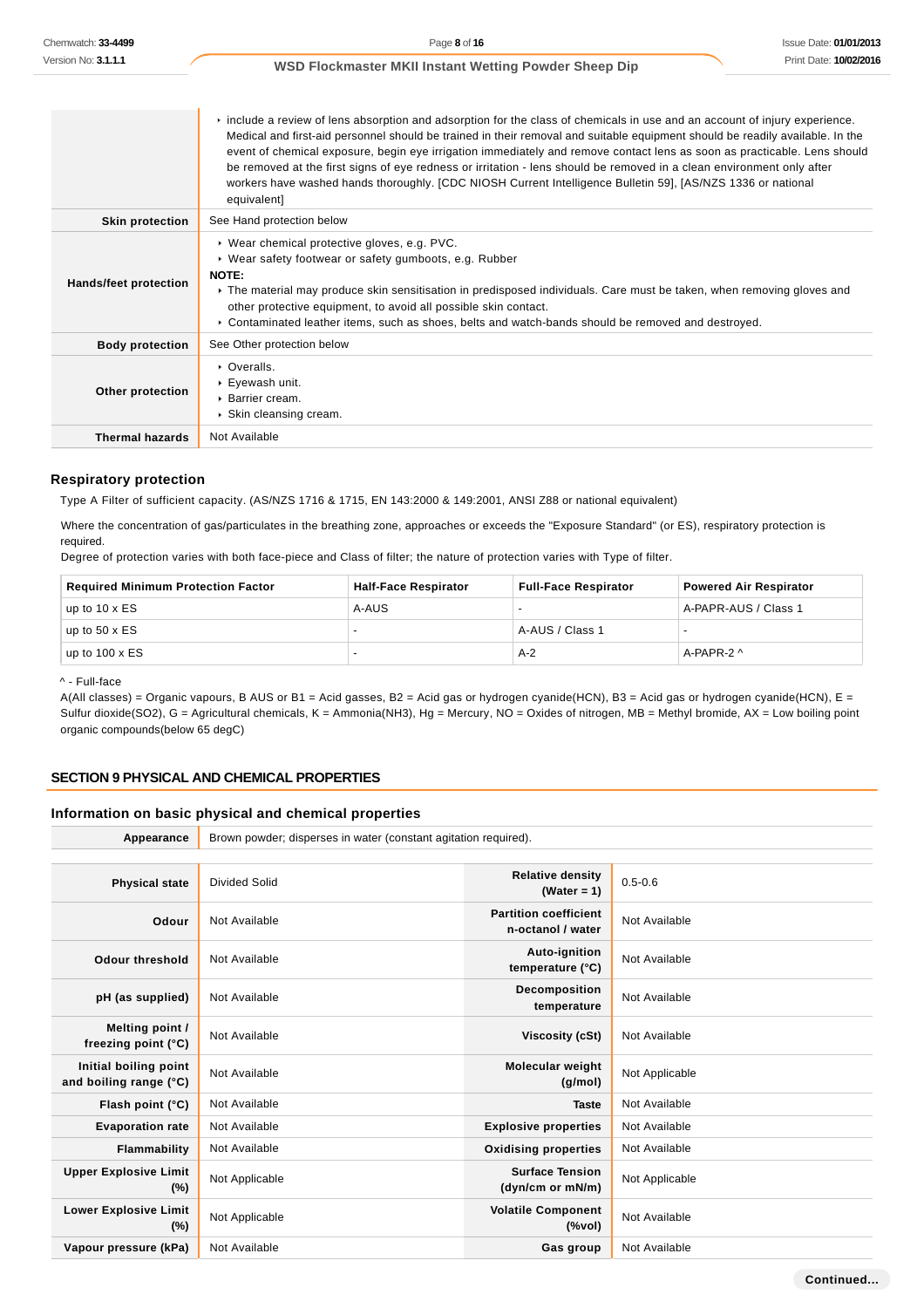| Solubility in water<br>(g/L)  | <b>Partly Miscible</b> | pH as a solution (1%) | Not Available |
|-------------------------------|------------------------|-----------------------|---------------|
| Vapour density (Air $=$<br>1) | Not Available          | VOC g/L               | Not Available |

# **SECTION 10 STABILITY AND REACTIVITY**

| Reactivity                                    | See section 7                                                                                                                        |
|-----------------------------------------------|--------------------------------------------------------------------------------------------------------------------------------------|
| <b>Chemical stability</b>                     | • Unstable in the presence of incompatible materials.<br>▶ Product is considered stable.<br>Hazardous polymerisation will not occur. |
| Possibility of<br>hazardous reactions         | See section 7                                                                                                                        |
| <b>Conditions to avoid</b>                    | See section 7                                                                                                                        |
| Incompatible materials                        | See section 7                                                                                                                        |
| <b>Hazardous</b><br>decomposition<br>products | See section 5                                                                                                                        |

# **SECTION 11 TOXICOLOGICAL INFORMATION**

### **Information on toxicological effects**

| <b>Inhaled</b>      | Evidence shows, or practical experience predicts, that the material produces irritation of the respiratory system, in a<br>substantial number of individuals, following inhalation. In contrast to most organs, the lung is able to respond to a chemical<br>insult by first removing or neutralising the irritant and then repairing the damage. The repair process, which initially evolved to<br>protect mammalian lungs from foreign matter and antigens, may however, produce further lung damage resulting in the<br>impairment of gas exchange, the primary function of the lungs. Respiratory tract irritation often results in an inflammatory<br>response involving the recruitment and activation of many cell types, mainly derived from the vascular system.<br>Inhalation of dusts, generated by the material during the course of normal handling, may be damaging to the health of the<br>individual.<br>Inhalation of small amounts of dust or fume over long periods may cause poisoning.<br>Inhalation of fluosilicate-containing dusts or mists may cause severe mucous membrane irritation and burns. Effects may<br>not be immediately apparent, especially with diluted solutions. Symptoms of exposure include coughing, sneezing, tightness<br>of chest, difficulty in breathing. Excessive inhalation may cause severe pulmonary inflammation which may be fatal                                                                                                                                                                                                                                                                                                                                                                                                                                                                                                                                                         |
|---------------------|----------------------------------------------------------------------------------------------------------------------------------------------------------------------------------------------------------------------------------------------------------------------------------------------------------------------------------------------------------------------------------------------------------------------------------------------------------------------------------------------------------------------------------------------------------------------------------------------------------------------------------------------------------------------------------------------------------------------------------------------------------------------------------------------------------------------------------------------------------------------------------------------------------------------------------------------------------------------------------------------------------------------------------------------------------------------------------------------------------------------------------------------------------------------------------------------------------------------------------------------------------------------------------------------------------------------------------------------------------------------------------------------------------------------------------------------------------------------------------------------------------------------------------------------------------------------------------------------------------------------------------------------------------------------------------------------------------------------------------------------------------------------------------------------------------------------------------------------------------------------------------------------------------------------------------------------------|
| Ingestion           | Toxic effects may result from the accidental ingestion of the material; animal experiments indicate that ingestion of less than<br>40 gram may be fatal or may produce serious damage to the health of the individual.<br>Ingestion may cause excessive salivation, nausea, vomiting, diarrhea, abdominal pain, diarrhoea, shortness of breath,<br>difficulty in speaking, thirst, weakness of pulse, disturbed colour vision, muscular weakness, tremors, convulsions, weak<br>pulse, loss of consciousness and death. Kidney injury and bleeding from injury may occur. There have occasionally been<br>cases of accidental or suicidal poisonings by ingestion of known or unknown amounts of fluosilicate (or silicofluorides), for<br>the most part, sodium fluosilicate, sometimes magnesium, zinc or other fluosilicates. Acute poisonings with salts of fluosilicic<br>acid are relatively uncommon. A lethal dose for sodium fluorosilicate is approximately 1-4 g. Pathology is typical of fluoride<br>poisoning. The main symptoms: headache, gastro-intestinal irritant, corrosion of gastric mucosa, nausea, vomiting,<br>abdominal pain, diarrhoea, hypocalcaemia, convulsions, shock, coma and death, which may occur within 15 min (the most<br>often within 1 to 14 hrs) due to respiratory failure or cardiac arrest. Ingestion of sodium hexafluosilicate has produced acute<br>respiratory failure, ventricular tachycardia and fibrillation, hypocalcaemia, facial numbness, diarrhea, tachycardia, enlarged<br>liver, and cramps of the palms, feet, and legs.<br>Mice given sodium hexafluosilicate (70 mg/kg; 0.37 mmol/kg) exhibited toxic effects in the peripheral nerves, sensation, and<br>in behavior. In rats, an oral dose (248 mg/kg; 1.32 mmol/kg) administered intermittently for one month produced toxic effects<br>in the kidney, ureter, and/or bladder, as well as musculoskeletal and biochemical effects |
| <b>Skin Contact</b> | Evidence exists, or practical experience predicts, that the material either produces inflammation of the skin in a substantial<br>number of individuals following direct contact, and/or produces significant inflammation when applied to the healthy intact<br>skin of animals, for up to four hours, such inflammation being present twenty-four hours or more after the end of the<br>exposure period. Skin irritation may also be present after prolonged or repeated exposure; this may result in a form of<br>contact dermatitis (nonallergic). The dermatitis is often characterised by skin redness (erythema) and swelling (oedema)<br>which may progress to blistering (vesiculation), scaling and thickening of the epidermis. At the microscopic level there may<br>be intercellular oedema of the spongy layer of the skin (spongiosis) and intracellular oedema of the epidermis.<br>The material may accentuate any pre-existing dermatitis condition                                                                                                                                                                                                                                                                                                                                                                                                                                                                                                                                                                                                                                                                                                                                                                                                                                                                                                                                                                              |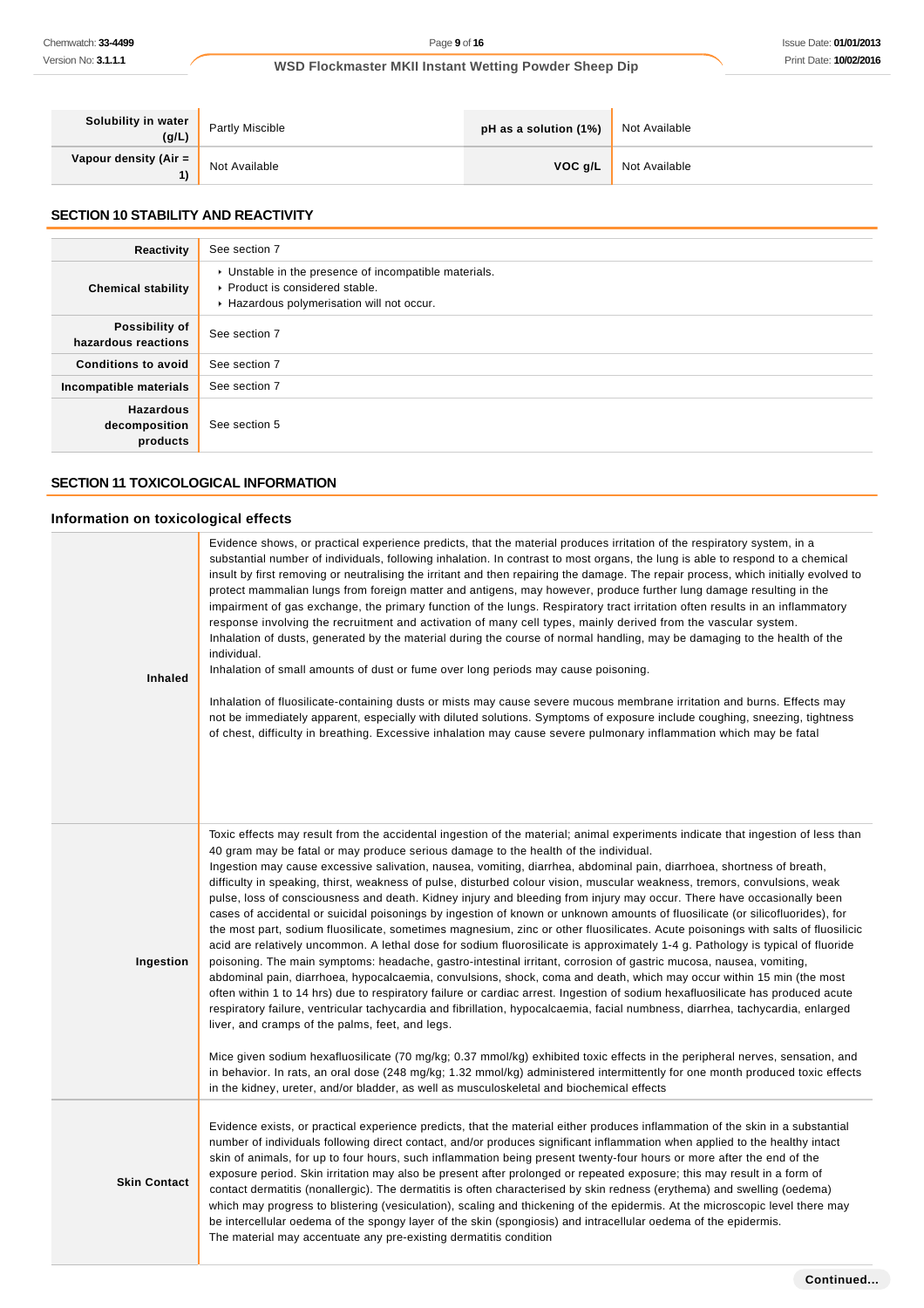|                                                   | Local lesions may arise as a result of contact with fluosilicates. Contact with skin causes rash, redness, and burning,<br>sometimes followed by ulcer formation.                                                                                                                                                                                                                                                                                                                                                                                                                                                                                                                  |                                                  |  |  |
|---------------------------------------------------|------------------------------------------------------------------------------------------------------------------------------------------------------------------------------------------------------------------------------------------------------------------------------------------------------------------------------------------------------------------------------------------------------------------------------------------------------------------------------------------------------------------------------------------------------------------------------------------------------------------------------------------------------------------------------------|--------------------------------------------------|--|--|
|                                                   | Sodium hexafluosilicate is pustulogen in animal tests. When rabbits received topical application of a 1, 5, 10, and 25%<br>solution of sodium hexafluorosilicate in petroleum, pustules occurred on normal skin only with the high concentration, while all<br>concentrations produced pustules on stabbed skin                                                                                                                                                                                                                                                                                                                                                                    |                                                  |  |  |
|                                                   | The intact and abraded skin of New Zealand white rabbits, were exposed to 0.5 m (4 mol) sodium hexafluosilicate for 1, 24, or<br>72 h Severe erythema and edema were observed, indicating the material to be a primary irritant                                                                                                                                                                                                                                                                                                                                                                                                                                                    |                                                  |  |  |
|                                                   | Open cuts, abraded or irritated skin should not be exposed to this material<br>Entry into the blood-stream through, for example, cuts, abrasions, puncture wounds or lesions, may produce systemic injury<br>with harmful effects. Examine the skin prior to the use of the material and ensure that any external damage is suitably<br>protected.                                                                                                                                                                                                                                                                                                                                 |                                                  |  |  |
| Eye                                               | Evidence exists, or practical experience predicts, that the material may cause eye irritation in a substantial number of<br>individuals and/or may produce significant ocular lesions which are present twenty-four hours or more after instillation into the<br>eye(s) of experimental animals.<br>Repeated or prolonged eye contact may cause inflammation characterised by temporary redness (similar to windburn) of the<br>conjunctiva (conjunctivitis); temporary impairment of vision and/or other transient eye damage/ulceration may occur.<br>Fluosilicates may produce severe irritation of the eyes; effects may be delayed.                                           |                                                  |  |  |
| <b>Chronic</b>                                    | Long-term exposure to respiratory irritants may result in disease of the airways involving difficult breathing and related<br>systemic problems.<br>Practical experience shows that skin contact with the material is capable either of inducing a sensitisation reaction in a<br>substantial number of individuals, and/or of producing a positive response in experimental animals.<br>Limited evidence suggests that repeated or long-term occupational exposure may produce cumulative health effects<br>involving organs or biochemical systems.<br>Sensitive persons can experience skin irritation from repeated exposure to the sulfur dust. Allergic responses can occur. |                                                  |  |  |
|                                                   | Long term exposure to high dust concentrations may cause changes in lung function (i.e. pneumoconiosis) caused by<br>particles less than 0.5 micron penetrating and remaining in the lung. A prime symptom is breathlessness. Lung shadows show<br>on X-ray.<br>Chronic over-exposure to fluosilicates may result in fluorosis.                                                                                                                                                                                                                                                                                                                                                    |                                                  |  |  |
|                                                   |                                                                                                                                                                                                                                                                                                                                                                                                                                                                                                                                                                                                                                                                                    |                                                  |  |  |
| <b>WSD Flockmaster MKII</b>                       |                                                                                                                                                                                                                                                                                                                                                                                                                                                                                                                                                                                                                                                                                    | <b>IRRITATION</b>                                |  |  |
| <b>Instant Wetting</b><br><b>Powder Sheep Dip</b> | <b>TOXICITY</b><br>Not Available                                                                                                                                                                                                                                                                                                                                                                                                                                                                                                                                                                                                                                                   | Not Available                                    |  |  |
|                                                   | <b>TOXICITY</b>                                                                                                                                                                                                                                                                                                                                                                                                                                                                                                                                                                                                                                                                    | <b>IRRITATION</b>                                |  |  |
| magnesium<br>fluorosilicate                       | Oral (guinea pig) LD50: 200 mg/kg <sup>[2]</sup>                                                                                                                                                                                                                                                                                                                                                                                                                                                                                                                                                                                                                                   | Nil reported                                     |  |  |
|                                                   |                                                                                                                                                                                                                                                                                                                                                                                                                                                                                                                                                                                                                                                                                    |                                                  |  |  |
|                                                   | <b>TOXICITY</b>                                                                                                                                                                                                                                                                                                                                                                                                                                                                                                                                                                                                                                                                    | <b>IRRITATION</b><br>Eye (human): 8 ppm irritant |  |  |
| sulfur                                            | dermal (rat) LD50: >2000 mg/kg[1]<br>Inhalation (rat) LC50: >5.43 mg/L4 $h^{[1]}$                                                                                                                                                                                                                                                                                                                                                                                                                                                                                                                                                                                                  |                                                  |  |  |
|                                                   | Oral (rat) LD50: >2000 mg/kg[1]                                                                                                                                                                                                                                                                                                                                                                                                                                                                                                                                                                                                                                                    |                                                  |  |  |
|                                                   |                                                                                                                                                                                                                                                                                                                                                                                                                                                                                                                                                                                                                                                                                    | <b>IRRITATION</b>                                |  |  |
|                                                   | <b>TOXICITY</b><br>Dermal (rabbit) LD50: >2000 mg/kg <sup>[1]</sup>                                                                                                                                                                                                                                                                                                                                                                                                                                                                                                                                                                                                                | * [Grace]                                        |  |  |
| silica amorphous                                  | Inhalation (rat) LC50: > 0.139 mg/l/14h * $]^{[2]}$                                                                                                                                                                                                                                                                                                                                                                                                                                                                                                                                                                                                                                | Eye (rabbit): non-irritating *                   |  |  |
|                                                   | Oral (rat) LD50: 3160 mg/kg <sup>*[2]</sup>                                                                                                                                                                                                                                                                                                                                                                                                                                                                                                                                                                                                                                        | Skin (rabbit): non-irritating *                  |  |  |
|                                                   | <b>TOXICITY</b>                                                                                                                                                                                                                                                                                                                                                                                                                                                                                                                                                                                                                                                                    | <b>IRRITATION</b>                                |  |  |
| rotenone                                          |                                                                                                                                                                                                                                                                                                                                                                                                                                                                                                                                                                                                                                                                                    | Not Available                                    |  |  |
|                                                   | dermal (rat) LD50: >940 mg/kg <sup>[2]</sup><br>Oral (rat) LD50: 25 mg/kg <sup>[2]</sup>                                                                                                                                                                                                                                                                                                                                                                                                                                                                                                                                                                                           |                                                  |  |  |
|                                                   | <b>TOXICITY</b>                                                                                                                                                                                                                                                                                                                                                                                                                                                                                                                                                                                                                                                                    | <b>IRRITATION</b>                                |  |  |
| eucalyptol                                        | Dermal (rabbit) LD50: 2480 mg/kg <sup>[2]</sup>                                                                                                                                                                                                                                                                                                                                                                                                                                                                                                                                                                                                                                    | Nil reported                                     |  |  |
|                                                   | Oral (rat) LD50: 2480 mg/kgd <sup>[2]</sup>                                                                                                                                                                                                                                                                                                                                                                                                                                                                                                                                                                                                                                        |                                                  |  |  |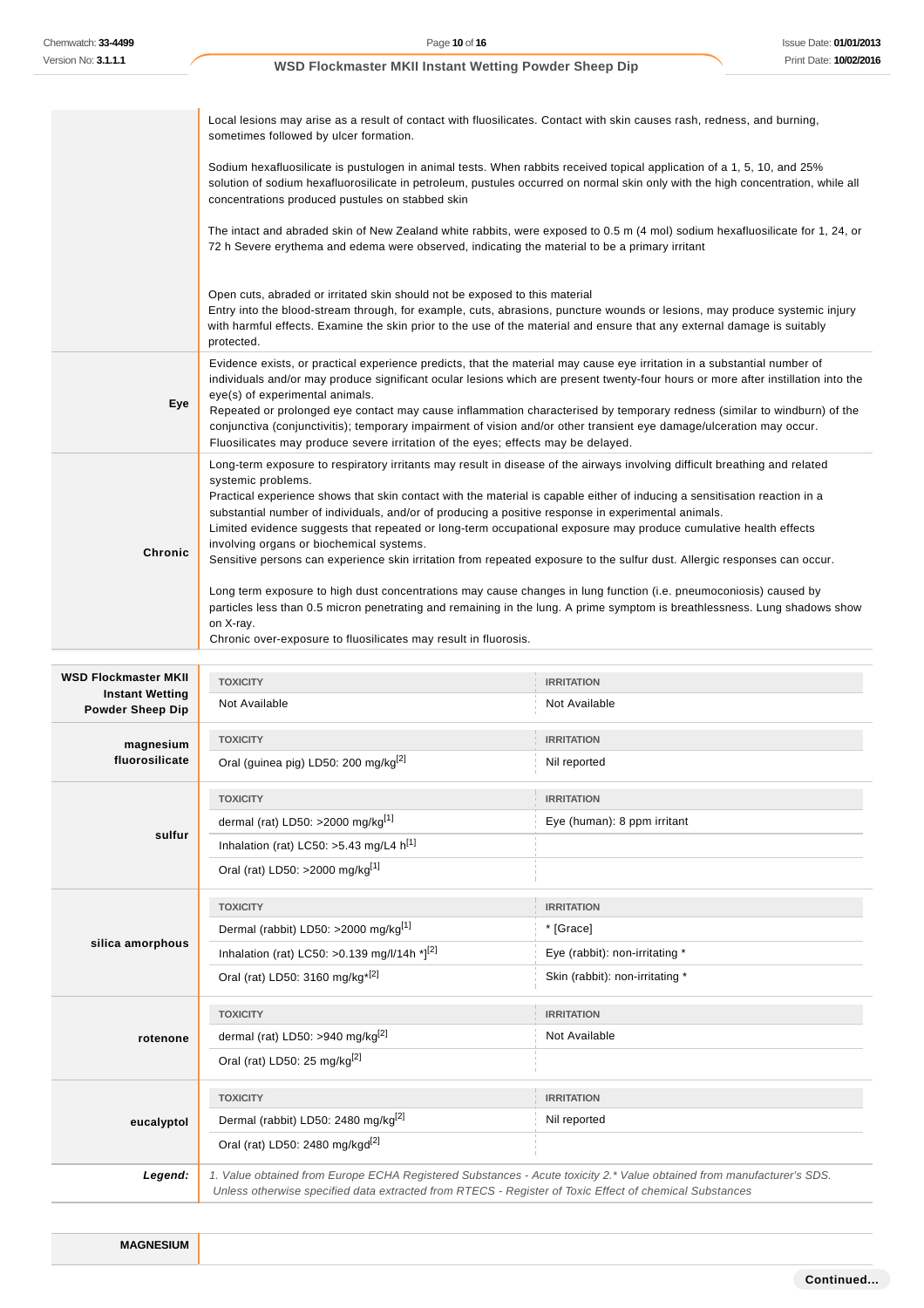| <b>FLUOROSILICATE</b>   | Asthma-like symptoms may continue for months or even years after exposure to the material ceases. This may be due to a<br>non-allergenic condition known as reactive airways dysfunction syndrome (RADS) which can occur following exposure to high<br>levels of highly irritating compound. Key criteria for the diagnosis of RADS include the absence of preceding respiratory<br>disease, in a non-atopic individual, with abrupt onset of persistent asthma-like symptoms within minutes to hours of a<br>documented exposure to the irritant. A reversible airflow pattern, on spirometry, with the presence of moderate to severe<br>bronchial hyperreactivity on methacholine challenge testing and the lack of minimal lymphocytic inflammation, without<br>eosinophilia, have also been included in the criteria for diagnosis of RADS. RADS (or asthma) following an irritating inhalation<br>is an infrequent disorder with rates related to the concentration of and duration of exposure to the irritating substance.<br>Industrial bronchitis, on the other hand, is a disorder that occurs as result of exposure due to high concentrations of irritating<br>substance (often particulate in nature) and is completely reversible after exposure ceases. The disorder is characterised by<br>dyspnea, cough and mucus production.                                                                                                                                                                                                                                                                                                                                                                                                                                                                                                                                                                                                                                                                                                                                                                                                                                                                                                                                                                                                                                                                                                                                                                                                                                                                                                                                                                                                                                                                                                                                                                                                                                                                                                                                                                                                                                                                                                                                                                                                                                                                                                                                                                                                                                                                                                                                                                                                                                                                                                                                                                                                                                                                                                                                                                                         |
|-------------------------|------------------------------------------------------------------------------------------------------------------------------------------------------------------------------------------------------------------------------------------------------------------------------------------------------------------------------------------------------------------------------------------------------------------------------------------------------------------------------------------------------------------------------------------------------------------------------------------------------------------------------------------------------------------------------------------------------------------------------------------------------------------------------------------------------------------------------------------------------------------------------------------------------------------------------------------------------------------------------------------------------------------------------------------------------------------------------------------------------------------------------------------------------------------------------------------------------------------------------------------------------------------------------------------------------------------------------------------------------------------------------------------------------------------------------------------------------------------------------------------------------------------------------------------------------------------------------------------------------------------------------------------------------------------------------------------------------------------------------------------------------------------------------------------------------------------------------------------------------------------------------------------------------------------------------------------------------------------------------------------------------------------------------------------------------------------------------------------------------------------------------------------------------------------------------------------------------------------------------------------------------------------------------------------------------------------------------------------------------------------------------------------------------------------------------------------------------------------------------------------------------------------------------------------------------------------------------------------------------------------------------------------------------------------------------------------------------------------------------------------------------------------------------------------------------------------------------------------------------------------------------------------------------------------------------------------------------------------------------------------------------------------------------------------------------------------------------------------------------------------------------------------------------------------------------------------------------------------------------------------------------------------------------------------------------------------------------------------------------------------------------------------------------------------------------------------------------------------------------------------------------------------------------------------------------------------------------------------------------------------------------------------------------------------------------------------------------------------------------------------------------------------------------------------------------------------------------------------------------------------------------------------------------------------------------------------------------------------------------------------------------------------------------------------------------------------------------------------------------------------------------------------|
| <b>SILICA AMORPHOUS</b> | For silica amorphous:<br>When experimental animals inhale synthetic amorphous silica (SAS) dust, it dissolves in the lung fluid and is rapidly<br>eliminated. If swallowed, the vast majority of SAS is excreted in the faeces and there is little accumulation in the body.<br>Following absorption across the gut, SAS is eliminated via urine without modification in animals and humans. SAS is not<br>expected to be broken down (metabolised) in mammals.<br>After ingestion, there is limited accumulation of SAS in body tissues and rapid elimination occurs. Intestinal absorption has<br>not been calculated, but appears to be insignificant in animals and humans. SASs injected subcutaneously are subjected to<br>rapid dissolution and removal. There is no indication of metabolism of SAS in animals or humans based on chemical structure<br>and available data. In contrast to crystalline silica, SAS is soluble in physiological media and the soluble chemical species<br>that are formed are eliminated via the urinary tract without modification.<br>Both the mammalian and environmental toxicology of SASs are significantly influenced by the physical and chemical<br>properties, particularly those of solubility and particle size. SAS has no acute intrinsic toxicity by inhalation. Adverse effects,<br>including suffocation, that have been reported were caused by the presence of high numbers of respirable particles<br>generated to meet the required test atmosphere. These results are not representative of exposure to commercial SASs and<br>should not be used for human risk assessment. Though repeated exposure of the skin may cause dryness and cracking,<br>SAS is not a skin or eye irritant, and it is not a sensitiser.<br>Repeated-dose and chronic toxicity studies confirm the absence of toxicity when SAS is swallowed or upon skin contact.<br>Long-term inhalation of SAS caused some adverse effects in animals (increases in lung inflammation, cell injury and lung<br>collagen content), all of which subsided after exposure.<br>Numerous repeated-dose, subchronic and chronic inhalation toxicity studies have been conducted with SAS in a number of<br>species, at airborne concentrations ranging from 0.5 mg/m3 to 150 mg/m3. Lowest-observed adverse effect levels (LOAELs)<br>were typically in the range of 1 to 50 mg/m3. When available, the no-observed adverse effect levels (NOAELs) were<br>between 0.5 and 10 mg/m3. The difference in values may be explained by different particle size, and therefore the number of<br>particles administered per unit dose. In general, as particle size decreases so does the NOAEL/LOAEL.<br>Neither inhalation nor oral administration caused neoplasms (tumours). SAS is not mutagenic in vitro. No genotoxicity was<br>detected in in vivo assays. SAS does not impair development of the foetus. Fertility was not specifically studied, but the<br>reproductive organs in long-term studies were not affected.<br>In humans, SAS is essentially non-toxic by mouth, skin or eyes, and by inhalation. Epidemiology studies show little evidence<br>of adverse health effects due to SAS. Repeated exposure (without personal protection) may cause mechanical irritation of<br>the eye and drying/cracking of the skin.<br>There is no evidence of cancer or other long-term respiratory health effects (for example, silicosis) in workers employed in<br>the manufacture of SAS. Respiratory symptoms in SAS workers have been shown to correlate with smoking but not with SAS<br>exposure, while serial pulmonary function values and chest radiographs are not adversely affected by long-term exposure to<br>SAS.<br>The substance is classified by IARC as Group 3:<br><b>NOT</b> classifiable as to its carcinogenicity to humans.<br>Evidence of carcinogenicity may be inadequate or limited in animal testing.<br>Reports indicate high/prolonged exposures to amorphous silicas induced lung fibrosis in experimental animals; in some<br>experiments these effects were reversible. [PATTYS] |
| <b>ROTENONE</b>         | Asthma-like symptoms may continue for months or even years after exposure to the material ceases. This may be due to a<br>non-allergenic condition known as reactive airways dysfunction syndrome (RADS) which can occur following exposure to high<br>levels of highly irritating compound. Key criteria for the diagnosis of RADS include the absence of preceding respiratory<br>disease, in a non-atopic individual, with abrupt onset of persistent asthma-like symptoms within minutes to hours of a<br>documented exposure to the irritant. A reversible airflow pattern, on spirometry, with the presence of moderate to severe<br>bronchial hyperreactivity on methacholine challenge testing and the lack of minimal lymphocytic inflammation, without<br>eosinophilia, have also been included in the criteria for diagnosis of RADS. RADS (or asthma) following an irritating inhalation<br>is an infrequent disorder with rates related to the concentration of and duration of exposure to the irritating substance.<br>Industrial bronchitis, on the other hand, is a disorder that occurs as result of exposure due to high concentrations of irritating<br>substance (often particulate in nature) and is completely reversible after exposure ceases. The disorder is characterised by<br>dyspnea, cough and mucus production.<br>The material may be irritating to the eye, with prolonged contact causing inflammation. Repeated or prolonged exposure to<br>irritants may produce conjunctivitis.<br>Equivocal carcinogen by RTECS criteria Reproductive effector in rats. (10% technical in dimethyl phthalate suspension)<br>Growth retardation and vomiting were the observable results of chronic exposures involving rats and dogs. Rats fed diets 2.5<br>to 50 mg/kg for two years developed no pathological changes that could be attributed to rotenone. The lowest dose<br>administered, 2.5 mg/kg, inhibited growth. Dogs fed low to moderate doses of rotenone for 28 days experienced vomiting and<br>excessive salivation, but no negative weight gain. Dogs fed rotenone for six months at low doses had reduced food<br>consumption and therefore reduced weight gain. At necropsy, the most frequent lesions were bleeding patches in the small<br>intestine. Reproductive Effects Pregnant rats fed small amounts of the insecticide (10 mg/kg) through day 15 of gestation,                                                                                                                                                                                                                                                                                                                                                                                                                                                                                                                                                                                                                                                                                                                                                                                                                                                                                                                                                                                                                                                                                                                                                                                                                                                                                                                                                                                                                                                                                                                                                                                                                                                                                                                       |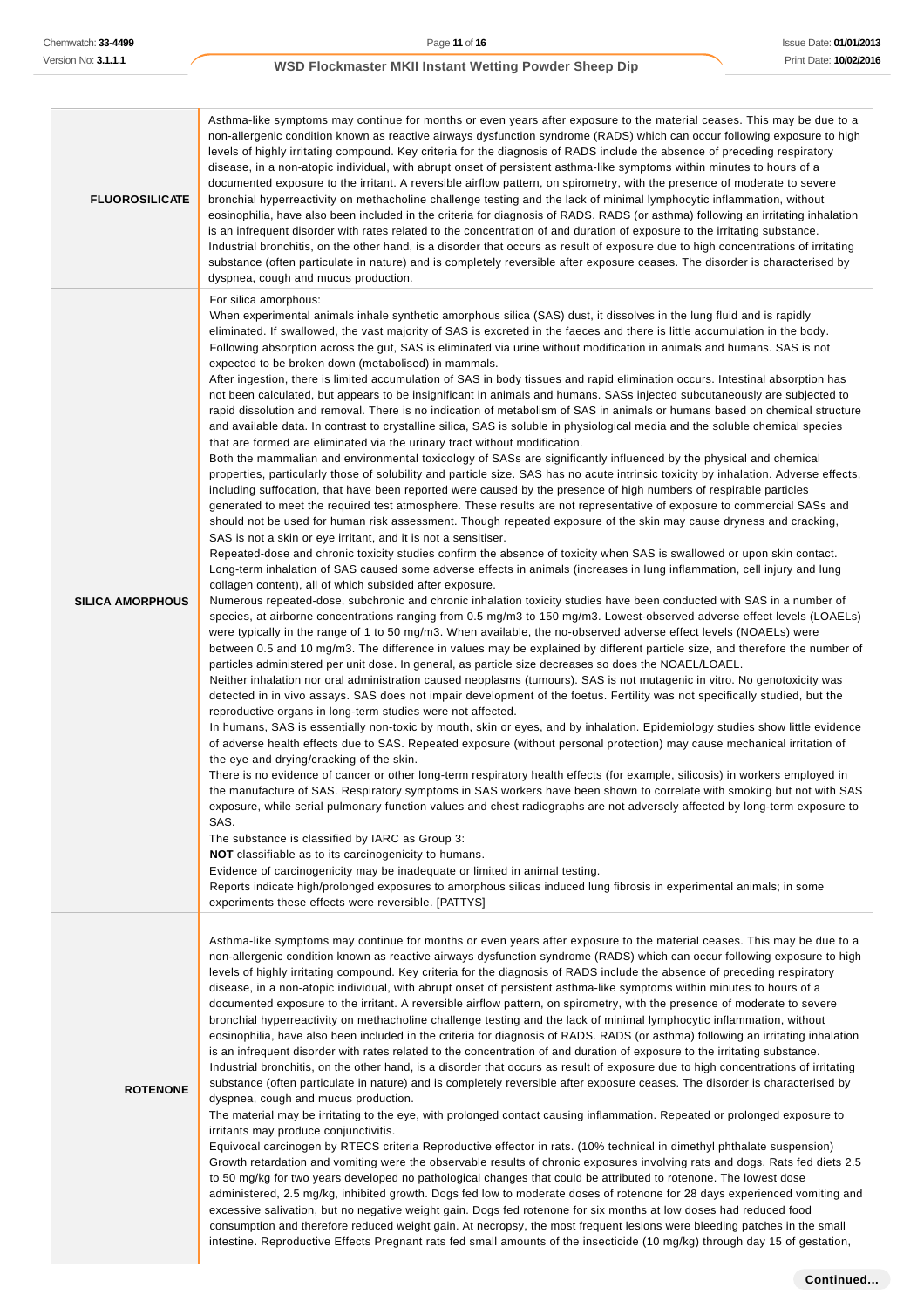|                                             | experienced decreases in live births and increases in fetal resorption. Some of the mothers died due to rotenone poisoning<br>of the pesticide were sufficient to cause adverse effects in the pregnant rats, there is not enough information to draw any<br>connection to the potential for reproductive risks to humans. Teratogenic Effects Pregnant rats fed small amounts (5 mg/kg)<br>data do not provide convincing evidence of teratogenicity. Mutagenic Effects The results from a number of tests for<br>mutagenicity make any conclusion about mutagenic risks to humans difficult to draw. The compound was determined to be<br>non-mutagenic to bacteria and yeast and in treated mice and rats. However, it was shown to cause mutations in some<br>cultured mouse cells. Carcinogenic Effects Young mice given small amounts of rotenone (1 mg/kg) until they were four<br>weeks old and then fed 3 mg/kg for 18 months more months did not show a significant increase in tumors. Rat studies which<br>showed an increased evidence of mammary tumor at 1.7 mg/kg for 42 days could not be duplicated in later studies on rats<br>and hamsters. Male rats showed equivocal evidence of carcinogenic activity in a two-year feeding study done by the<br>National Cancer Institute . These males had increased evidence of parathyroid gland tumors. However, female rats and all<br>mice showed no evidence of cancer.                                                                                                                                                                                                                                                                                                                                                                                     |                                           | also. The 2.5 mg/kg dose produced no observable maternal toxicity or adverse effect on fetal development. While low doses<br>produced a significant number of young with skeletal deformities. The effects was not observed at the 10 mg/kg level, so the                                                                                                                                                                                                                                                                     |
|---------------------------------------------|----------------------------------------------------------------------------------------------------------------------------------------------------------------------------------------------------------------------------------------------------------------------------------------------------------------------------------------------------------------------------------------------------------------------------------------------------------------------------------------------------------------------------------------------------------------------------------------------------------------------------------------------------------------------------------------------------------------------------------------------------------------------------------------------------------------------------------------------------------------------------------------------------------------------------------------------------------------------------------------------------------------------------------------------------------------------------------------------------------------------------------------------------------------------------------------------------------------------------------------------------------------------------------------------------------------------------------------------------------------------------------------------------------------------------------------------------------------------------------------------------------------------------------------------------------------------------------------------------------------------------------------------------------------------------------------------------------------------------------------------------------------------------------------------------------------------------|-------------------------------------------|-------------------------------------------------------------------------------------------------------------------------------------------------------------------------------------------------------------------------------------------------------------------------------------------------------------------------------------------------------------------------------------------------------------------------------------------------------------------------------------------------------------------------------|
| <b>EUCALYPTOL</b>                           | The following information refers to contact allergens as a group and may not be specific to this product.<br>Contact allergies quickly manifest themselves as contact eczema, more rarely as urticaria or Quincke's oedema. The<br>pathogenesis of contact eczema involves a cell-mediated (T lymphocytes) immune reaction of the delayed type. Other<br>allergic skin reactions, e.g. contact urticaria, involve antibody-mediated immune reactions. The significance of the contact<br>allergen is not simply determined by its sensitisation potential: the distribution of the substance and the opportunities for<br>contact with it are equally important. A weakly sensitising substance which is widely distributed can be a more important<br>substances are noteworthy if they produce an allergic test reaction in more than 1% of the persons tested.<br>levels of highly irritating compound. Key criteria for the diagnosis of RADS include the absence of preceding respiratory<br>disease, in a non-atopic individual, with abrupt onset of persistent asthma-like symptoms within minutes to hours of a<br>documented exposure to the irritant. A reversible airflow pattern, on spirometry, with the presence of moderate to severe<br>bronchial hyperreactivity on methacholine challenge testing and the lack of minimal lymphocytic inflammation, without<br>is an infrequent disorder with rates related to the concentration of and duration of exposure to the irritating substance.<br>Industrial bronchitis, on the other hand, is a disorder that occurs as result of exposure due to high concentrations of irritating<br>substance (often particulate in nature) and is completely reversible after exposure ceases. The disorder is characterised by<br>dyspnea, cough and mucus production. |                                           | allergen than one with stronger sensitising potential with which few individuals come into contact. From a clinical point of view,<br>Asthma-like symptoms may continue for months or even years after exposure to the material ceases. This may be due to a<br>non-allergenic condition known as reactive airways dysfunction syndrome (RADS) which can occur following exposure to high<br>eosinophilia, have also been included in the criteria for diagnosis of RADS. RADS (or asthma) following an irritating inhalation |
| <b>Acute Toxicity</b>                       | ✔                                                                                                                                                                                                                                                                                                                                                                                                                                                                                                                                                                                                                                                                                                                                                                                                                                                                                                                                                                                                                                                                                                                                                                                                                                                                                                                                                                                                                                                                                                                                                                                                                                                                                                                                                                                                                          | Carcinogenicity                           | ∾                                                                                                                                                                                                                                                                                                                                                                                                                                                                                                                             |
| Skin<br><b>Irritation/Corrosion</b>         | ✔                                                                                                                                                                                                                                                                                                                                                                                                                                                                                                                                                                                                                                                                                                                                                                                                                                                                                                                                                                                                                                                                                                                                                                                                                                                                                                                                                                                                                                                                                                                                                                                                                                                                                                                                                                                                                          | Reproductivity                            | $\circledcirc$                                                                                                                                                                                                                                                                                                                                                                                                                                                                                                                |
| <b>Serious Eye</b><br>Damage/Irritation     | ✔                                                                                                                                                                                                                                                                                                                                                                                                                                                                                                                                                                                                                                                                                                                                                                                                                                                                                                                                                                                                                                                                                                                                                                                                                                                                                                                                                                                                                                                                                                                                                                                                                                                                                                                                                                                                                          | STOT - Single<br><b>Exposure</b>          | ✔                                                                                                                                                                                                                                                                                                                                                                                                                                                                                                                             |
| <b>Respiratory or Skin</b><br>sensitisation | ✔                                                                                                                                                                                                                                                                                                                                                                                                                                                                                                                                                                                                                                                                                                                                                                                                                                                                                                                                                                                                                                                                                                                                                                                                                                                                                                                                                                                                                                                                                                                                                                                                                                                                                                                                                                                                                          | <b>STOT - Repeated</b><br><b>Exposure</b> | Q                                                                                                                                                                                                                                                                                                                                                                                                                                                                                                                             |

**Mutagenicity Aspiration Hazard** 

Legend:  $\mathsf{X}$  - Data available but does not fill the criteria for classification  $\blacktriangleright$  – Data required to make classification available

 $\bigcirc$  – Data Not Available to make classification

 $\odot$ 

# **SECTION 12 ECOLOGICAL INFORMATION**

**Toxicity**

| Ingredient                  | Endpoint    | <b>Test Duration (hr)</b> | <b>Species</b>                | Value           | <b>Source</b>  |
|-----------------------------|-------------|---------------------------|-------------------------------|-----------------|----------------|
| magnesium<br>fluorosilicate | <b>LC50</b> | 96                        | Fish                          | $>100$ mg/L     | 2              |
| magnesium<br>fluorosilicate | EC50        | 48                        | Crustacea                     | ca.70.7mg/L     | 2              |
| magnesium<br>fluorosilicate | EC50        | 72                        | Algae or other aquatic plants | >25.5-<38.9mg/L | $\overline{2}$ |
| magnesium<br>fluorosilicate | EC50        | 72                        | Algae or other aquatic plants | >34.2-<34.7mg/L | 2              |
| magnesium<br>fluorosilicate | <b>NOEC</b> | 72                        | Algae or other aquatic plants | ca.12.5mg/L     | $\overline{2}$ |
| sulfur                      | LC50        | 96                        | Fish                          | $<$ 14mg/L      | 4              |
| sulfur                      | EC50        | 48                        | Crustacea                     | $>0.005$ mg/L   | $\overline{2}$ |
| sulfur                      | <b>NOEC</b> | 504                       | Crustacea                     | >0.0025mg/L     | 2              |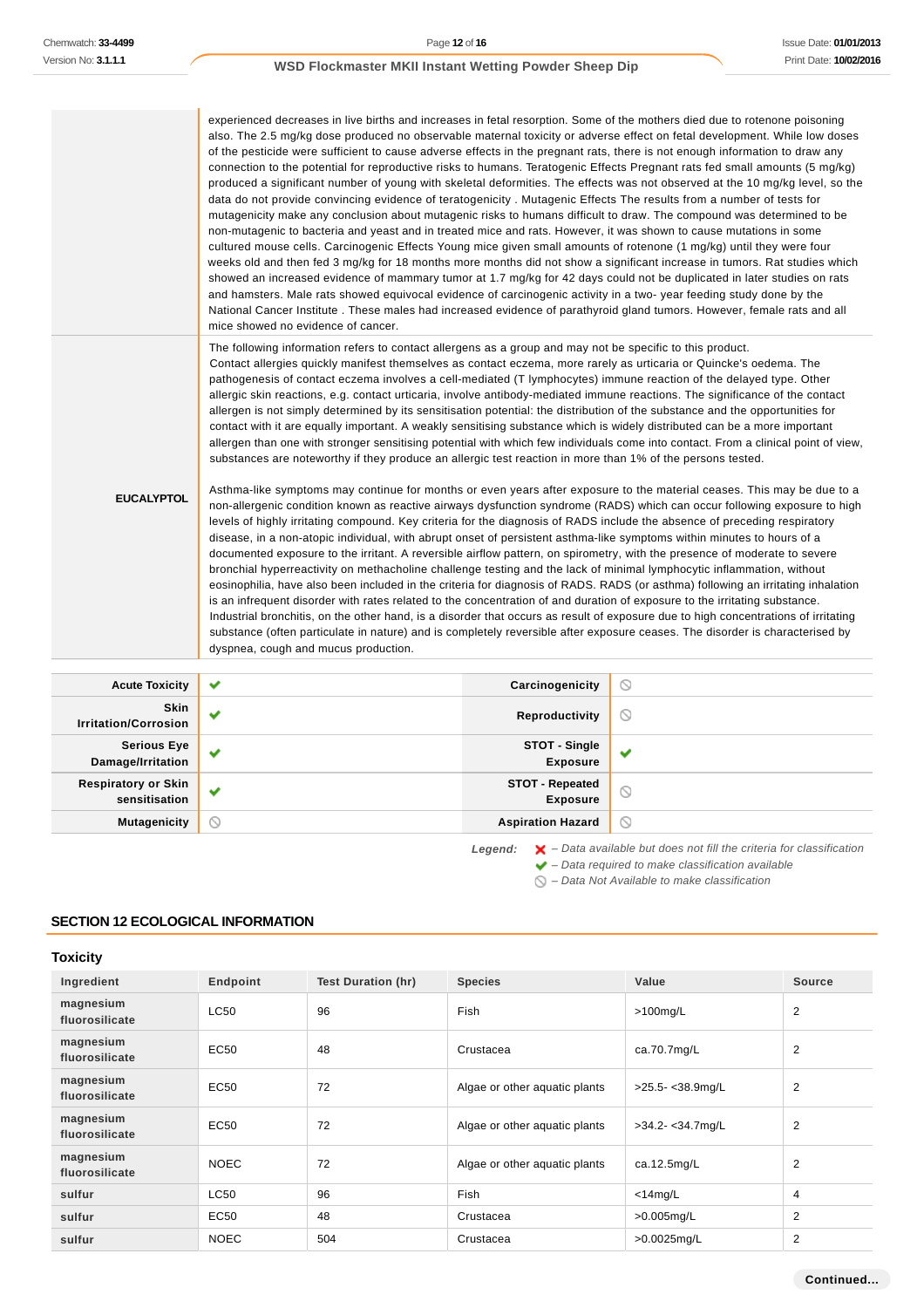| sulfur           | EC50                                                                                                                       | 120 | Algae or other aquatic plants | 10.14mg/L      | $\overline{2}$ |
|------------------|----------------------------------------------------------------------------------------------------------------------------|-----|-------------------------------|----------------|----------------|
| sulfur           | EC50                                                                                                                       | 72  | Algae or other aquatic plants | 290mg/L        | 2              |
| silica amorphous | EC50                                                                                                                       | 384 | Crustacea                     | 28.000mg/L     | 3              |
| silica amorphous | LC50                                                                                                                       | 96  | Fish                          | 120.743mg/L    | 3              |
| silica amorphous | EC50                                                                                                                       | 72  | Algae or other aquatic plants | 440mg/L        | 1              |
| silica amorphous | <b>NOEC</b>                                                                                                                | 72  | Algae or other aquatic plants | 60mg/L         | 1              |
| silica amorphous | EC50                                                                                                                       | 48  | Crustacea                     | >1000mg/L      | 2              |
| rotenone         | EC50                                                                                                                       | 96  | Algae or other aquatic plants | 1.125mg/L      | 3              |
| rotenone         | <b>BCF</b>                                                                                                                 | 720 | <b>Fish</b>                   | $0.00521$ mg/L | 4              |
| rotenone         | EC50                                                                                                                       | 48  | Crustacea                     | 0.0037mg/L     | 4              |
| rotenone         | EC50                                                                                                                       | 504 | Crustacea                     | $0.0021$ mg/L  | 4              |
| rotenone         | LC50                                                                                                                       | 96  | <b>Fish</b>                   | 0.0000283mg/L  | 4              |
| rotenone         | <b>NOEC</b>                                                                                                                | 504 | Crustacea                     | $0.00125$ mg/L | 4              |
| eucalyptol       | EC50                                                                                                                       | 384 | Crustacea                     | $0.965$ mg/L   | 3              |
| eucalyptol       | EC50                                                                                                                       | 96  | Algae or other aquatic plants | 7.659mg/L      | 3              |
| eucalyptol       | LC50                                                                                                                       | 96  | Fish                          | 3.920mg/L      | 3              |
| eucalyptol       | EC50                                                                                                                       | 48  | Crustacea                     | $>100$ mg/L    | $\overline{2}$ |
| eucalyptol       | <b>NOEC</b>                                                                                                                | 96  | Algae or other aquatic plants | $9.1$ mg/L     | 2              |
|                  | Extracted from 1 HICHD Toxicity Data 2 Europe ECHA Registered Substances - Ecotoxicological Information - Aquatic Toxicity |     |                               |                |                |

**Legend:**

Extracted from 1. IUCLID Toxicity Data 2. Europe ECHA Registered Substances - Ecotoxicological Information - Aquatic Toxicity 3. EPIWIN Suite V3.12 - Aquatic Toxicity Data (Estimated) 4. US EPA, Ecotox database - Aquatic Toxicity Data 5. ECETOC Aquatic Hazard Assessment Data 6. NITE (Japan) - Bioconcentration Data 7. METI (Japan) - Bioconcentration Data 8. Vendor Data

Harmful to aquatic organisms, may cause long-term adverse effects in the aquatic environment. **DO NOT** discharge into sewer or waterways.

# **Persistence and degradability**

| Ingredient       | Persistence: Water/Soil | <b>Persistence: Air</b> |
|------------------|-------------------------|-------------------------|
| sulfur           | LOW                     | LOW                     |
| silica amorphous | LOW                     | LOW                     |
| rotenone         | <b>HIGH</b>             | <b>HIGH</b>             |
| eucalyptol       | <b>HIGH</b>             | <b>HIGH</b>             |

### **Bioaccumulative potential**

| Ingredient       | <b>Bioaccumulation</b>   |
|------------------|--------------------------|
| sulfur           | LOW (LogKOW = $0.229$ )  |
| silica amorphous | LOW (LogKOW = $0.5294$ ) |
| rotenone         | MEDIUM (LogKOW = $4.1$ ) |
| eucalyptol       | LOW (LogKOW = $2.74$ )   |

# **Mobility in soil**

| Ingredient       | <b>Mobility</b>       |
|------------------|-----------------------|
| sulfur           | LOW (KOC = $14.3$ )   |
| silica amorphous | $LOW (KOC = 23.74)$   |
| rotenone         | $LOW (KOC = 346500)$  |
| eucalyptol       | LOW ( $KOC = 106.7$ ) |

### **SECTION 13 DISPOSAL CONSIDERATIONS**

### **Waste treatment methods**

**Product / Packaging disposal** For chemical treatment of fluosilicates:

Add slowly to a large container of water.

Stir in an excess of soda ash and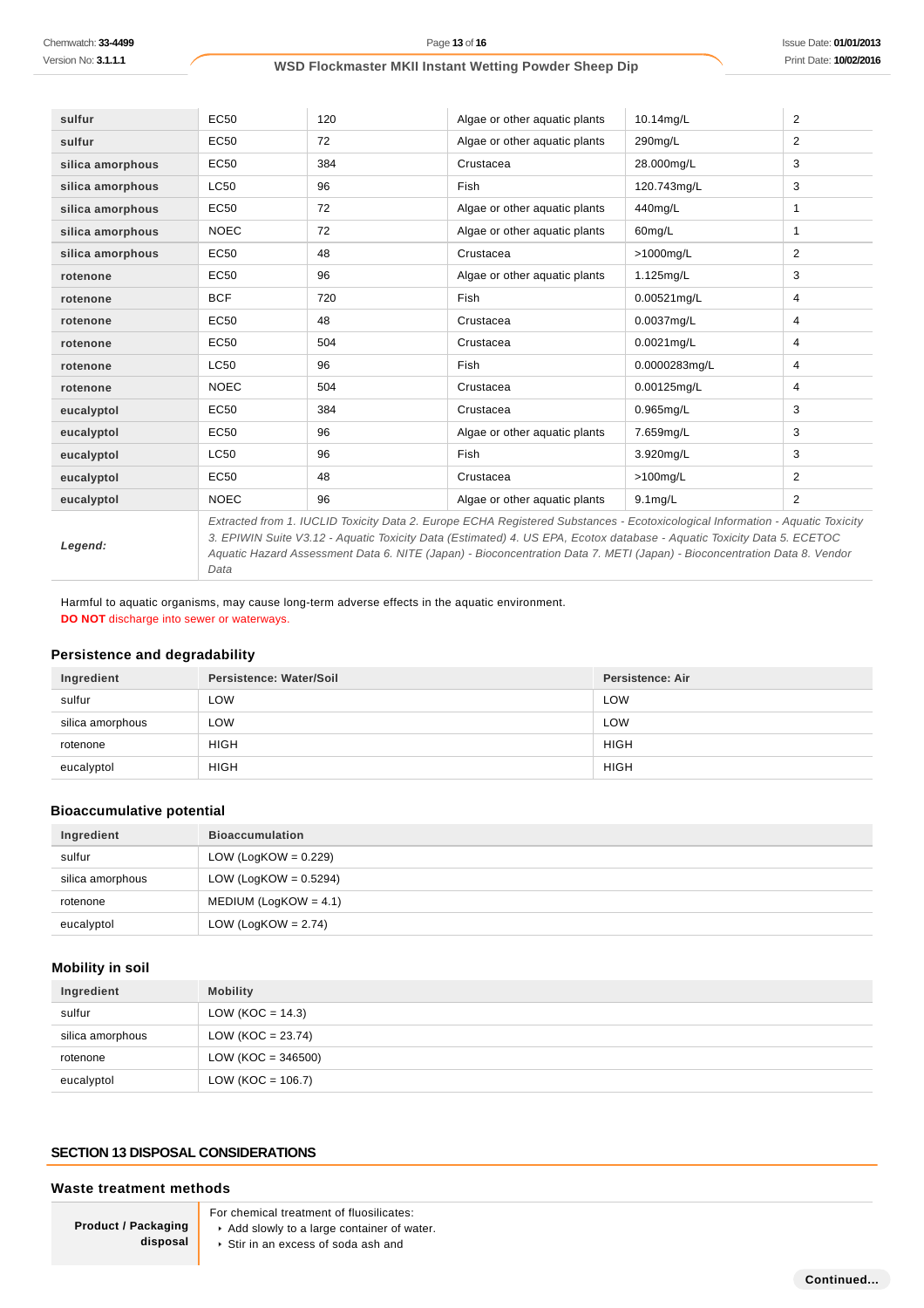| $\cdot$ then slaked lime.                                                                                   |
|-------------------------------------------------------------------------------------------------------------|
| Allow to stand for 24 hrs.                                                                                  |
| ► Dispose of liquor and the precipitated sludge of calcium fluoride, according to the Local Waste Authority |
| ► Recycle wherever possible or consult manufacturer for recycling options.                                  |
| • Consult State Land Waste Management Authority for disposal.                                               |
| ▶ Bury residue in an authorised landfill.                                                                   |
| ► Recycle containers if possible, or dispose of in an authorised landfill.                                  |
|                                                                                                             |

# **SECTION 14 TRANSPORT INFORMATION**

### **Labels Required**

|                     | ಿ<br><b>TOXIC</b> |
|---------------------|-------------------|
| Marine Pollutant NO |                   |
| <b>HAZCHEM</b>      | $\parallel$ 2X    |

# **Land transport (ADG)**

| <b>UN</b> number                       | 3288                                                                            |  |  |
|----------------------------------------|---------------------------------------------------------------------------------|--|--|
| Packing group                          | Ш                                                                               |  |  |
| UN proper shipping<br>name             | TOXIC SOLID, INORGANIC, N.O.S. (contains magnesium fluorosilicate and rotenone) |  |  |
| <b>Environmental hazard</b>            | Not Applicable                                                                  |  |  |
| <b>Transport hazard</b><br>class(es)   | Class<br>6.1<br>Subrisk<br>Not Applicable                                       |  |  |
| <b>Special precautions</b><br>for user | Special provisions<br>223 274<br>Limited quantity<br>5 kg                       |  |  |

# **Air transport (ICAO-IATA / DGR)**

| <b>UN number</b>                       | 3288                                                                                                                                                                                                                                                                                        |                             |                                                           |  |
|----------------------------------------|---------------------------------------------------------------------------------------------------------------------------------------------------------------------------------------------------------------------------------------------------------------------------------------------|-----------------------------|-----------------------------------------------------------|--|
| Packing group                          | III                                                                                                                                                                                                                                                                                         |                             |                                                           |  |
| UN proper shipping<br>name             | Toxic solid, inorganic, n.o.s. * (contains magnesium fluorosilicate and rotenone)                                                                                                                                                                                                           |                             |                                                           |  |
| <b>Environmental hazard</b>            | Not Applicable                                                                                                                                                                                                                                                                              |                             |                                                           |  |
| <b>Transport hazard</b><br>class(es)   | <b>ICAO/IATA Class</b><br>ICAO / IATA Subrisk<br><b>ERG Code</b>                                                                                                                                                                                                                            | 6.1<br>Not Applicable<br>6L |                                                           |  |
| <b>Special precautions</b><br>for user | Special provisions<br>Cargo Only Packing Instructions<br>Cargo Only Maximum Qty / Pack<br>Passenger and Cargo Packing Instructions<br>Passenger and Cargo Maximum Qty / Pack<br>Passenger and Cargo Limited Quantity Packing Instructions<br>Passenger and Cargo Limited Maximum Qty / Pack |                             | A3A5<br>677<br>200 kg<br>670<br>100 kg<br>Y645<br>$10$ kg |  |

# **Sea transport (IMDG-Code / GGVSee)**

| UN number                   | 3288                                                                            |
|-----------------------------|---------------------------------------------------------------------------------|
| Packing group               | Ш                                                                               |
| UN proper shipping<br>name  | TOXIC SOLID, INORGANIC, N.O.S. (contains magnesium fluorosilicate and rotenone) |
| <b>Environmental hazard</b> | Not Applicable                                                                  |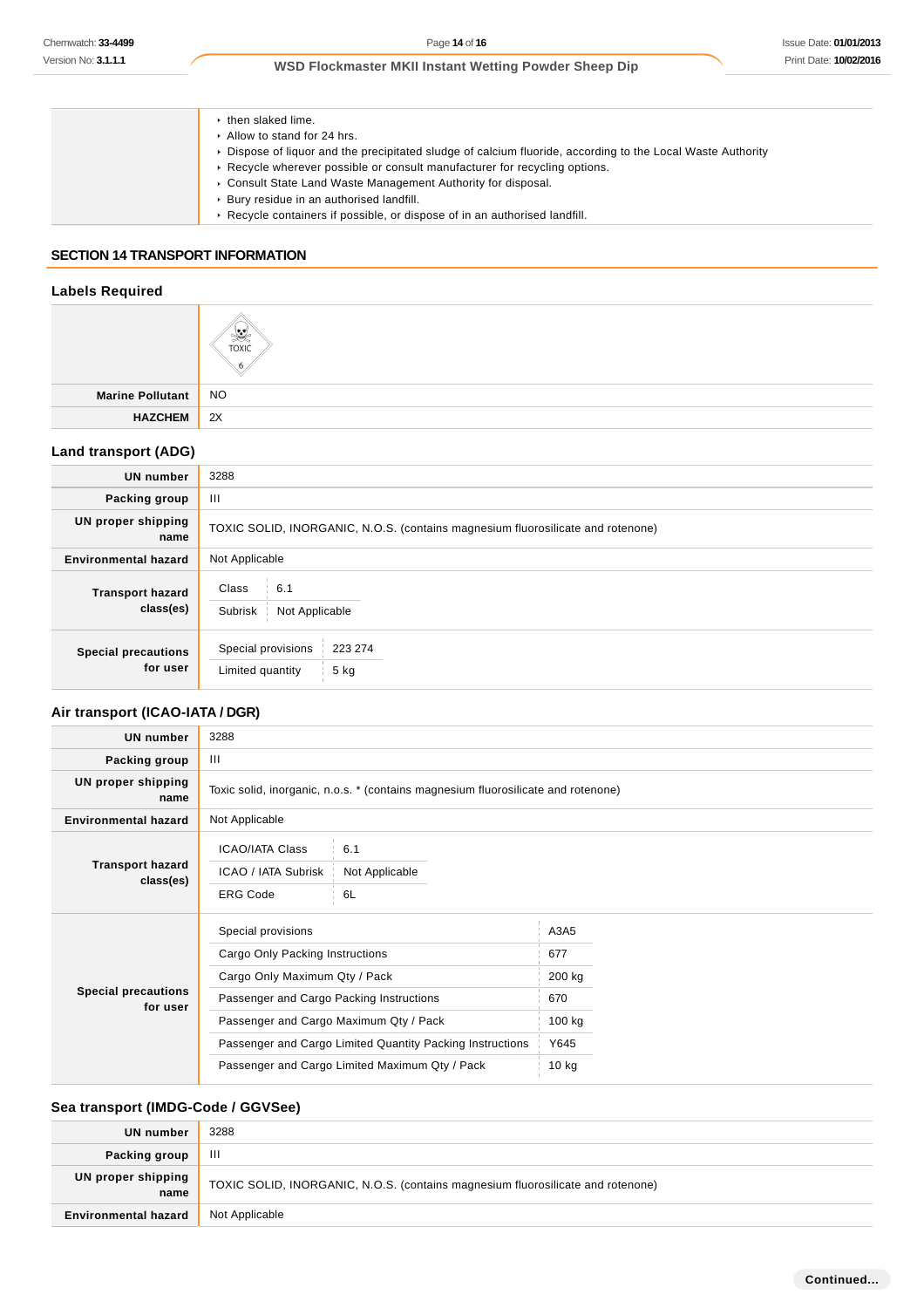| <b>Transport hazard</b><br>class(es)   | <b>IMDG Class</b><br>6.1<br><b>IMDG Subrisk</b> | Not Applicable  |
|----------------------------------------|-------------------------------------------------|-----------------|
| <b>Special precautions</b><br>for user | <b>EMS Number</b>                               | F-A, S-A        |
|                                        | Special provisions<br><b>Limited Quantities</b> | 223 274<br>5 kg |
|                                        |                                                 |                 |

# **Transport in bulk according to Annex II of MARPOL and the IBC code**

| <b>Source</b>                                                                             | Ingredient | <b>Pollution Category</b> |
|-------------------------------------------------------------------------------------------|------------|---------------------------|
| IMO MARPOL (Annex II)<br>- List of Noxious Liquid<br>Substances Carried in<br><b>Bulk</b> | sulfur     |                           |

### **SECTION 15 REGULATORY INFORMATION**

### **Safety, health and environmental regulations / legislation specific for the substance or mixture**

# **MAGNESIUM FLUOROSILICATE(16949-65-8) IS FOUND ON THE FOLLOWING REGULATORY LISTS**

| Australia Exposure Standards                                           | Australia Inventory of Chemical Substances (AICS)                      |
|------------------------------------------------------------------------|------------------------------------------------------------------------|
| Australia Hazardous Substances Information System - Consolidated Lists |                                                                        |
|                                                                        |                                                                        |
| SULFUR(7704-34-9.) IS FOUND ON THE FOLLOWING REGULATORY LISTS          |                                                                        |
| Australia Exposure Standards                                           | Australia Inventory of Chemical Substances (AICS)                      |
| Australia Hazardous Substances Information System - Consolidated Lists |                                                                        |
|                                                                        |                                                                        |
| SILICA AMORPHOUS(7631-86-9) IS FOUND ON THE FOLLOWING REGULATORY LISTS |                                                                        |
| Australia Exposure Standards                                           | Australia Inventory of Chemical Substances (AICS)                      |
| Australia Hazardous Substances Information System - Consolidated Lists | International Agency for Research on Cancer (IARC) - Agents Classified |
|                                                                        | by the IARC Monographs                                                 |
|                                                                        |                                                                        |

### **ROTENONE(83-79-4) IS FOUND ON THE FOLLOWING REGULATORY LISTS**

| Australia Exposure Standards                                           | Australia Inventory of Chemical Substances (AICS)                      |
|------------------------------------------------------------------------|------------------------------------------------------------------------|
| Australia Hazardous Substances Information System - Consolidated Lists | International Agency for Research on Cancer (IARC) - Agents Classified |
|                                                                        | by the IARC Monographs                                                 |

### **EUCALYPTOL(470-82-6) IS FOUND ON THE FOLLOWING REGULATORY LISTS**

Australia Inventory of Chemical Substances (AICS)

| <b>National Inventory</b>        | <b>Status</b>                                                                                                                                                                                           |
|----------------------------------|---------------------------------------------------------------------------------------------------------------------------------------------------------------------------------------------------------|
| Australia - AICS                 | Y                                                                                                                                                                                                       |
| Canada - DSL                     | Y                                                                                                                                                                                                       |
| Canada - NDSL                    | N (rotenone; sulfur; magnesium fluorosilicate; eucalyptol)                                                                                                                                              |
| China - IECSC                    | Y                                                                                                                                                                                                       |
| Europe - EINEC /<br>ELINCS / NLP | Y                                                                                                                                                                                                       |
| Japan - ENCS                     | N (rotenone; sulfur)                                                                                                                                                                                    |
| Korea - KECI                     | Y                                                                                                                                                                                                       |
| New Zealand - NZIoC              | Y                                                                                                                                                                                                       |
| Philippines - PICCS              | Y                                                                                                                                                                                                       |
| USA - TSCA                       | N (rotenone)                                                                                                                                                                                            |
| Legend:                          | $Y = All$ ingredients are on the inventory<br>$N = Not$ determined or one or more ingredients are not on the inventory and are not exempt from listing(see specific ingredients<br><i>in brackets</i> ) |

### **SECTION 16 OTHER INFORMATION**

**Other information**